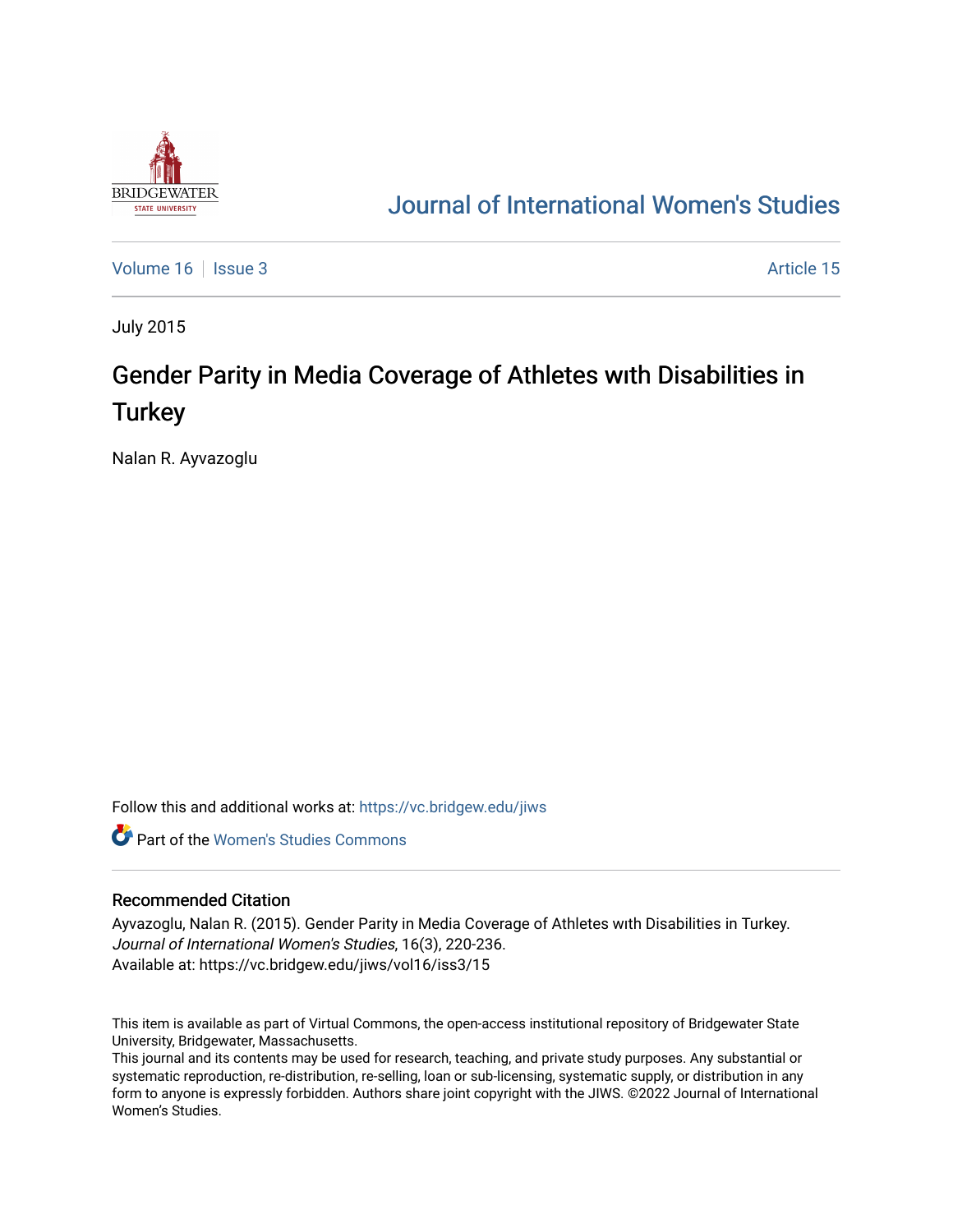#### Ayvazoglu: Gender Parity in Media Coverage of Athletes w?th Disabilities

This journal and its contents may be used for research, teaching and private study purposes. Any substantial or systematic reproduction, re-distribution, re-selling, loan or sub-licensing, systematic supply or distribution in any form to anyone is expressly forbidden. ©2015 Journal of International Women's Studies.

#### **Gender Parity in Media Coverage of Athletes wıth Disabilities in Turkey**

By Nalan R Ayvazoglu<sup>1</sup>

#### **Abstract**

This study examines the portrayal of female athletes with disabilities in a Turkish daily sports newspaper. A content analysis was conducted on 486 articles published in a popular sports newspaper between the years of 2007 and 2011. Female athletes with disabilities had less media coverage than male athletes with disabilities in Turkish sports media. While male athletes with disabilities were depicted more in team sports, female athletes were depicted mostly in individual sports. However, the individual sports female athletes participated in this study were sports that are considered 'masculine'. Female athletes with disabilities were depicted as passive in most of the articles published. Disability was visible and both male and female athletes were mostly depicted in wheelchairs which reinforced stereotypical perception of disability. Articles also focused on achievement of athletes with disabilities.

*Key Words:* Gender and disability, Sports Media, Content Analysis, Turkey

#### **Introduction**

 $\overline{a}$ 

Media is a powerful tool that influences the beliefs, attitudes and values of society. The power of newspapers, one of the most prevalent media forms, in the formation of positive or negative perspectives about different cultures is inevitable. Media, including newspapers, can shape perception of the society about what constitutes appropriate, reasonable, and normal. Sport, as a social institution, is closely linked with the media (Chang & Crossman, 2009). Therefore, media representations of male and female athletes perpetuate gender stereotypes and impact the status of women in the society. Several studies emphasized the importance of media in creating and affecting the views of society about female athletes including those with disabilities (Buysse & Borcherding, 2010; Chang & Crossman, 2009; Fullerton, 2006; Hardin & Greer, 2009; Hardin & Hardin, 2005). These studies suggested that media reinforced unequal practice that advantages male athletes and promoted the idea that male athletes were valued more than female athletes (Buysse & Borcherding, 2010; Chang & Crossman, 2009).

Framing theory suggests that interpretation of an issue by audiences can be influenced by its presentation in the media (Scheufele & Tewksbury, 2007). While media puts forth some of the characteristics, it can also hide some other characteristics particular to that issue (Entman, 1993). In this sense, one should not ignore the power of framing in media since it can alter the importance of any given issue. In DePauw (1997), physicality, masculinity and sexuality comprise the framework of sport, while "physicality represents able bodied physical ability,

<sup>&</sup>lt;sup>1</sup> Nalan R. Ayvazoglu has a Ph.D. in Adapted Physical Education from Indiana University, School of Public Health, Department of Kinesiology. Her research interests include female athletes with disabilities, physical activity of individuals with disabilities (specifically developmental disabilities) and their families. Currently she is working as Deputy Consulate Expert (Health Advisor) at Turkish Consulate General, 455 N. Cityfront Plaza Dr. Suite 29000, Chicago, IL 60611, USA. E-mail: nayvazoglu@gmail.com.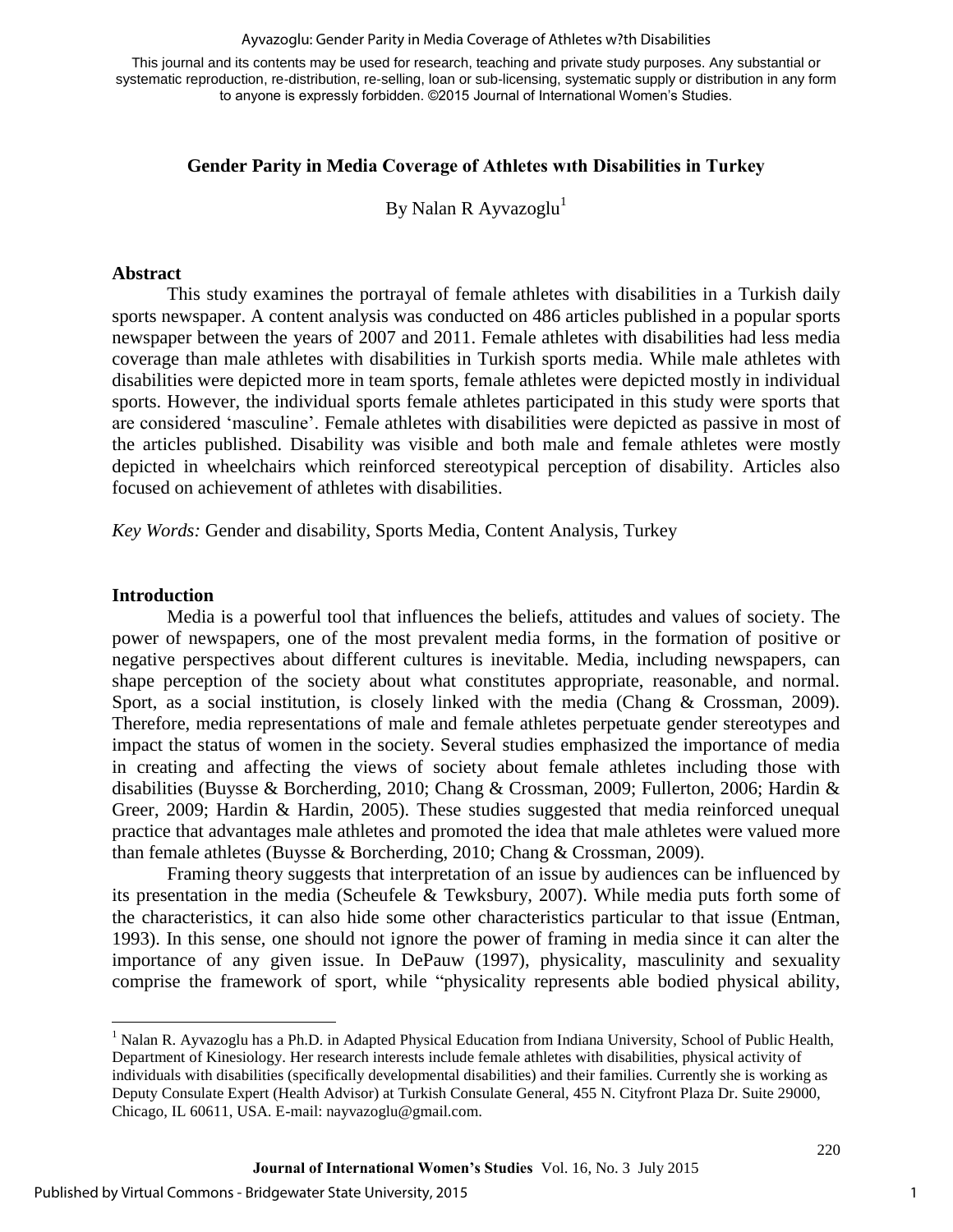masculinity represents aggression, strength and courage and sexuality represents socially expected and accepted behavior" (p.421). According to Kane (1996) sport perpetuates beliefs about male superiority which was equated with social superiority. Female athletes on the contrary, are framed in stereotypical and traditional contexts where athletic ability is ignored (Fink & Kensicki, 2002). Framing gender and disability in Turkish sports media therefore is important because content and images can be manipulated in the print media to appeal male dominant society by drawing the attention of the reader to certain characteristics of female athletes with disabilities such as their appearance or personal life. Simultaneously, media may also lead society to miss other important characteristics about female athletes with disabilities including their accomplishments. Considering the effect of media, one must not ignore its role in promotion and formation of opinions, ideas, and behavior and modification of social norms on specific issues such as female athletes with disabilities and gender stereotypes.

Hence, this study is important because it focuses on how gender, disability and sport intersect within the unique societal context of Turkish print media. In order to achieve this goal, one must first understand how Turkish media frames female athletes with disabilities and plays a critical role in shaping the perception about those athletes in Turkish society. Specifically, the aim of the current study is to investigate gender role portrayals of athletes with disabilities in Turkish news media by addressing the frequency of male and female athletes with disabilities as well as the ways in which they are portrayed.

#### **Gender in Turkish Society**

After the foundation of Turkish Republic in 1923, Turkey became a secular country that embraces both Middle Eastern and Western values. Gender equality issues gained importance as a result of modernization process of Turkey. Within this process women were granted rights as their male counterparts for free education, to choose their spouses, and the right to vote. As a candidate country for European Union (EU) membership, Turkey tried to take measures to close the gap on women and gender equality issues. As a result success was achieved in gender policy changes. Especially, from the 1990 onward, gender equality issues became one of the visible focuses of governmental bodies. In 1993 Turkey signed the Declaration on the Elimination of Violence against Women (T.C. Aile ve Sosyal Politikalar Bakanlığı, Kadının Statüsü Genel Müdürlüğü, 2012).Constitutional amendment since 2001, the adoption of new Civil Code (2001), the new Labor Law (2003) and the New Penal Code(2005) were legislative reforms in the area of Turkish equality reforms (Dedeoğlu, 2012). In March 2012, the law on 'the Protection of Family and the Prevention of Violence against Women' was adapted by the Turkish Grand National Assembly (Bozkurt, 2013). These efforts aimed to shift the position of women from being dependent citizens to more independent participants in a secular Muslim society by increasing their education level and taking part in work force, political and social areas (Dedeoğlu, 2012; Ersoy, 2009; Uray & Burnaz, 2003). There is no doubt that these legislative reforms made in the effort to gender equality strengthened the position of women in Turkish society. However, with all these legislative efforts, the average women in Turkish society does not yet fully profit from the legislative changes in daily life and the expectations that women be a wife and mother are still remaining (Dedeoğlu, 2012; Ersoy, 2009). Therefore, the main obstacle in front of gender equality is the patriarchal mentality of the society rather than the legislations (Bozkurt, 2013).

The patriarchal values and gender stereotypes place women at the bottom of the social hierarchy without providing them power (Alat, 2006). The perception of "the place of women is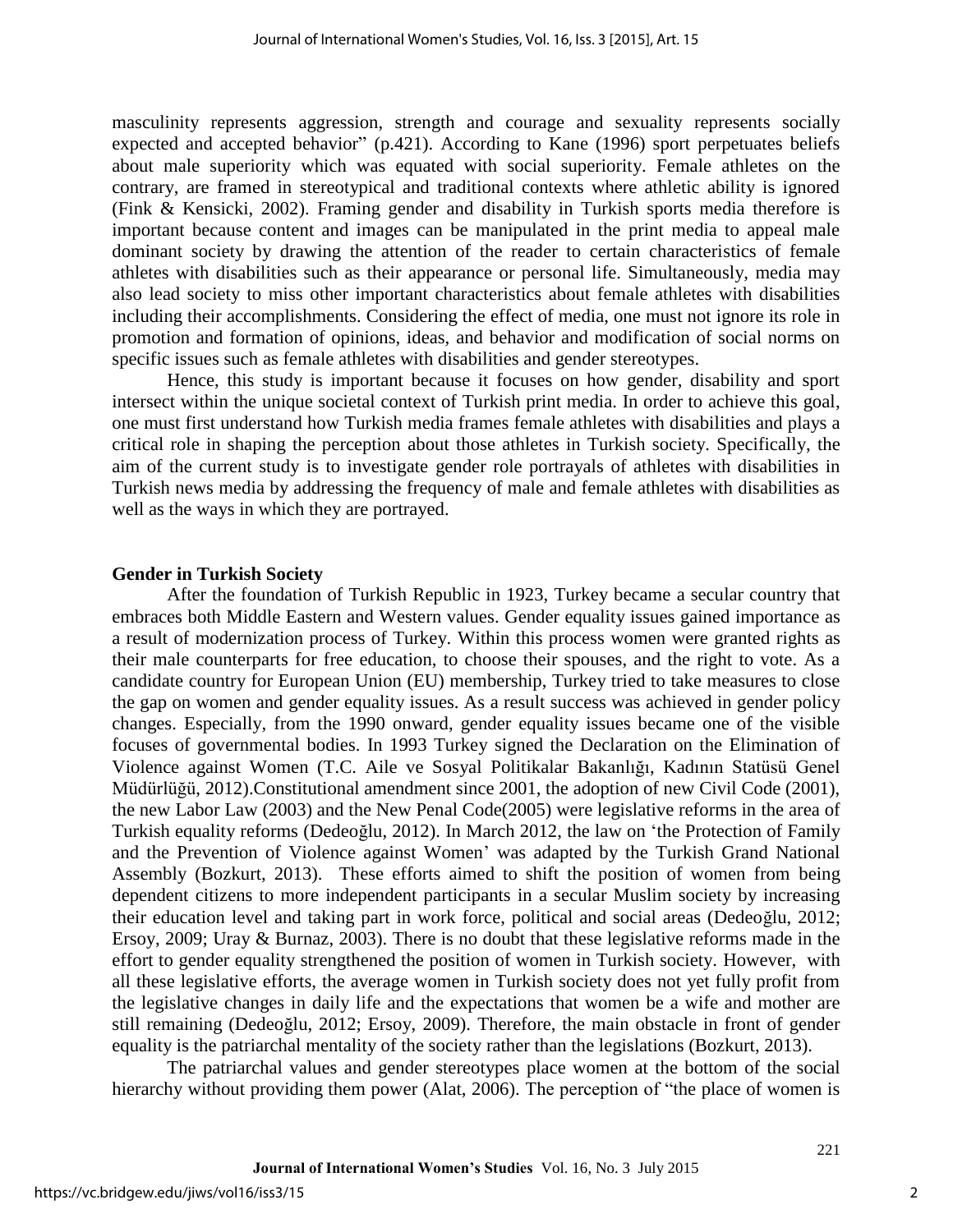her house" is still common in Turkish culture and women are framed as family, virtue or housewives whereas men are perceived to be more goal oriented and are allowed to be more independent since their role is outside of the house (Ersoy, 2009; Karataş & Gökçearslan-Çiftçi, 2010).

Hence, raising awareness to change this rooted patriarchal mentality in Turkish society is as important as changing laws. In this regard, media is a powerful tool in creating and broadcasting to raise the awareness within the society. Women including those with disabilities in Turkey have been trying to move from being dependent citizens to more independent participants in the society, in part, by participating in sports. Given the importance of male dominated culture of sports and socio-cultural context of Turkey, it is interesting to examine the extent to which media present female athletes with disabilities in Turkey, a place of cultural integration of East and West, through one of the most popular sports newspaper from framing theory perspective.

Along with legislative reforms to improve the status of women in Turkey, women also took active part in sports within modernization process. In 1926 women were seen in participating in track and field for the first time. In 1929, first tennis club was founded by a group of women in Ankara. Turkey participated to Berlin Olympics in 1936 with two women in fencing. First women gymnast Mübeccel Ergün opened a sports center in 1941 (Atalay, 2007). Since then, women were actively involved in many areas of sports in Turkey. In spite of the constraints to participate in sport and physical activity, including patriarchal mentality of Turkish society, today more and more women are actively participating in sports and fitness centers particularly in big cities. Currently, out of 2.538.483 licensed athletes, 736.276 are women (T.C. Gençlik ve Spor Bakanlığı, Spor Genel Müdürlüğü, 2013). In 2008, 3646 female athletes with disabilities were registered in sport clubs and federations (Çınarlı & Ersöz, 2010). While women participate mostly in gymnastics, ice skating, volleyball and dancing (Orta, 2012) considered "feminine sports", they also participate in sports considered stereotypically masculine such as wrestling and weightlifting which have long been popular national sports in Turkey (Arslan & Koca, 2007). In addition, the number of female athletes participating in martial arts, such as karate, judo and taekwondo is also increasing (Aslan & Koca, 2007).

### **Disability in Turkish Society**

Individuals with disabilities consist 12.3% of the population in Turkey (Devlet Istatistik Enstitüsü, 2002). According to the *Survey on Problems and Expectations of Disabled People 2010* by Turkish Statistical Institute (2010), 41.4% of individuals with disabilities are women. To fully integrate individuals with disabilities into society, revolutionary steps were taken between 2002 and 2013. The first Turkish Disability Law No: 5378 was enacted within this period (T.C. Aile ve Sosyal Politikalar Bakanlığı, Kadının Statüsü Genel Müdürlüğü, 2014). Specifically within this period, positive discrimination gained a constitutional basis for individuals with disabilities. In addition, today many non-governmental organizations advocate for the rights of individuals with disabilities. However, along with these efforts by government and non-governmental bodies, individuals with disabilities still experience difficulties in many areas from physical environment to legal rights, labor force to education in Turkey. Women with disabilities experience more difficulties than their male counterparts. More than 54.9% of women with disabilities are illiterate and only 44% of them are married (Turkish Statistical Institute, 2010). In addition to above mentioned challenges that individuals with disabilities experience in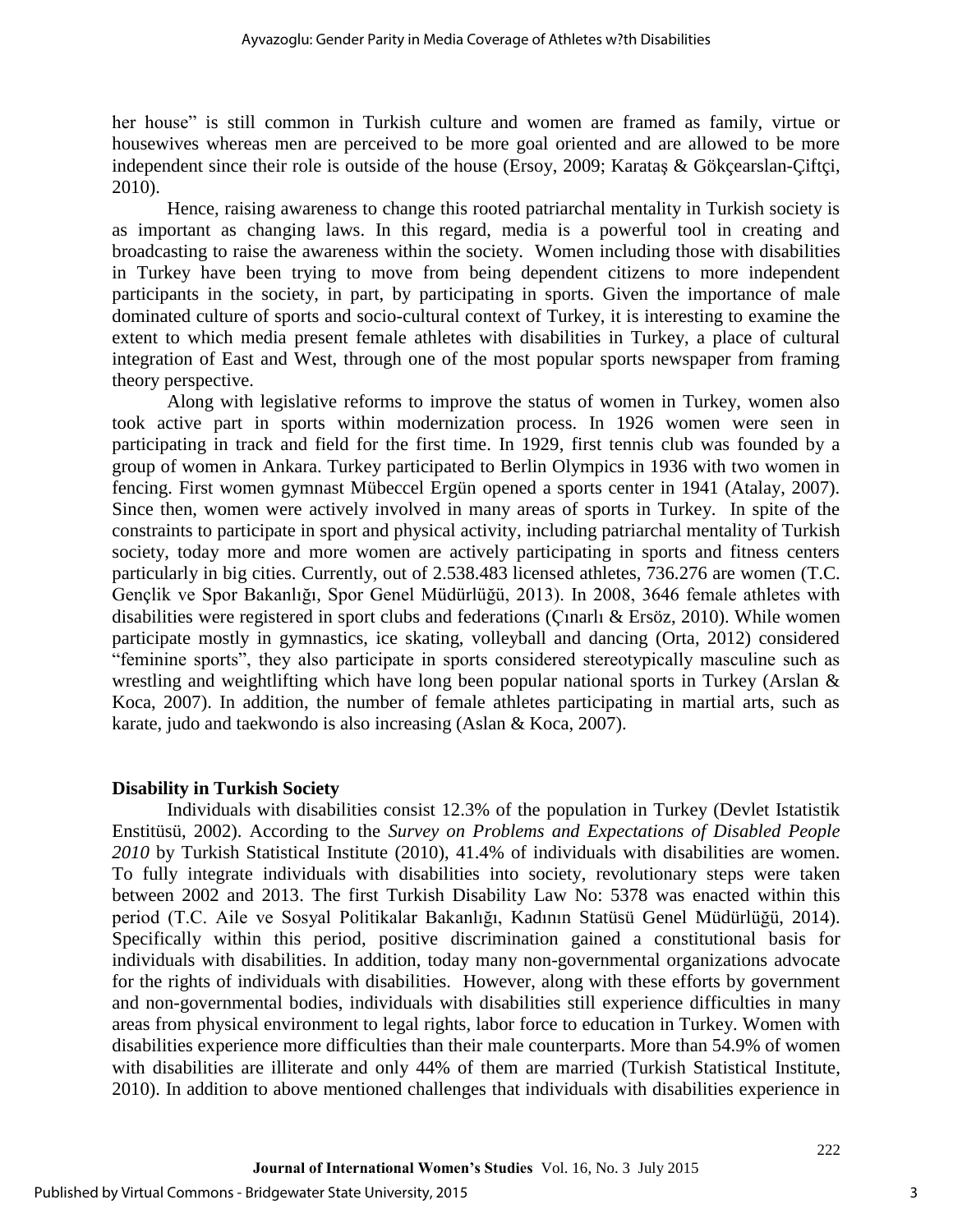Turkey, there is a social prejudice against that limits them participating in social life in Turkey (Tufan , 2008). Media's role in formation of this prejudice cannot be ignored. Specifically, Tufan (2008) mentions that media excludes individuals with disabilities by "sending a particular message: either be like us and take your place among us or stay where you are" (p. 68). This statement puts forth the importance of understanding the perspectives towards individuals with disabilities in Turkish society.

## **The Context of Gender in Sports Media**

In today's media, including print media, female athletes are frequently represented with their personal lives (Galily, Cohen & Levy, 2011) and appearance rather than their performances, skills and achievements (Sportsscotland, 2005). Moreover, sport is seen as belonging to white able-bodied man, and female athletes are seen as less important (Schell & Rodriguez, 2000). This is significant because by portraying sports as belonging to males and focusing on female athletes' personal lives or appearances, media undermines the status of women in sport and may cause society to treat women and men differently. Basically, how media frames female athletes, especially female athletes with disabilities, affects how they are perceived in society.

Existing research tends to focus on gender stereotypes of women both in print and visual media (e.g. Crossman, Vincent & Speed, 2007; Das, 2011; Desmond & Danilewicz, 2010; Knijnik& Souza, 2011; Luyt, 2011; Valls-Fernandez & Martinez-Vicente, 2007) including those in Turkish literature (e.g Arslan & Koca, 2007; Özsoy, 2010;Uğur-Tanrıöver, Vitrinel & Sözeri, 2009; Uray & Burnaz, 2003). Uğur-Tanrıöver et al. (2009), for example, gave important highlights about the current situation of gender issues in Turkish media. Although, selection criterion is not clearly defined, authors reported that women in Turkey are mostly represented either as a "sexual object" or as an "accessory" in most of the Turkish media (Uğur-Tanrıöver et al., 2009). Uçar-Ilbuğa and Sepetçi (2010) on the other hand, examined how foreign women are represented in Turkish media. The results of this study also confirmed similar findings with previous research done by Ersoy (2009) and Karataş & Gökçearslan-Çiftçi (2010) as well as Uğur-Tanrıöver et al. (2009), and revealed that foreign women shared same fate as their Turkish fellows; where they were framed as family, housewives or sexual objects (Uçar-Ilbuğa & Sepetci, 2010).

Daniels (2012) studied the responses towards media images of performance athletes, sexualized athletes, and sexualized models. The results revealed that media coverage of female athletes shown performing a sport positively impacted the participants' views of those athletes. Images of sexualized athletes and sexualized models, however, lead to criticism of societal gender inequality (Daniels, 2012). In this regard, how female athletes are framed in media; whether with their athletic achievement or sexual appearance, is related to viewers' perception of female athletes.

Yaprak and Amman's (2009) reported that female athletes are portrayed either with their private life, failure in competitions, or as a sexual object in Turkish media. The authors also argued that the role of men and women in Turkish culture is also reflected in sports and as a result, the achievements of female athletes were less represented in sports media and if female athletes were represented, they were mostly represented as a "sexual object" (Yaprak & Amman, 2009). Similar inferences were reported in other studies. Arslan and Koca (2007) for example, reported that instead of athletic roles and performances, gender roles were dominant in both print and visual media regarding female athletes.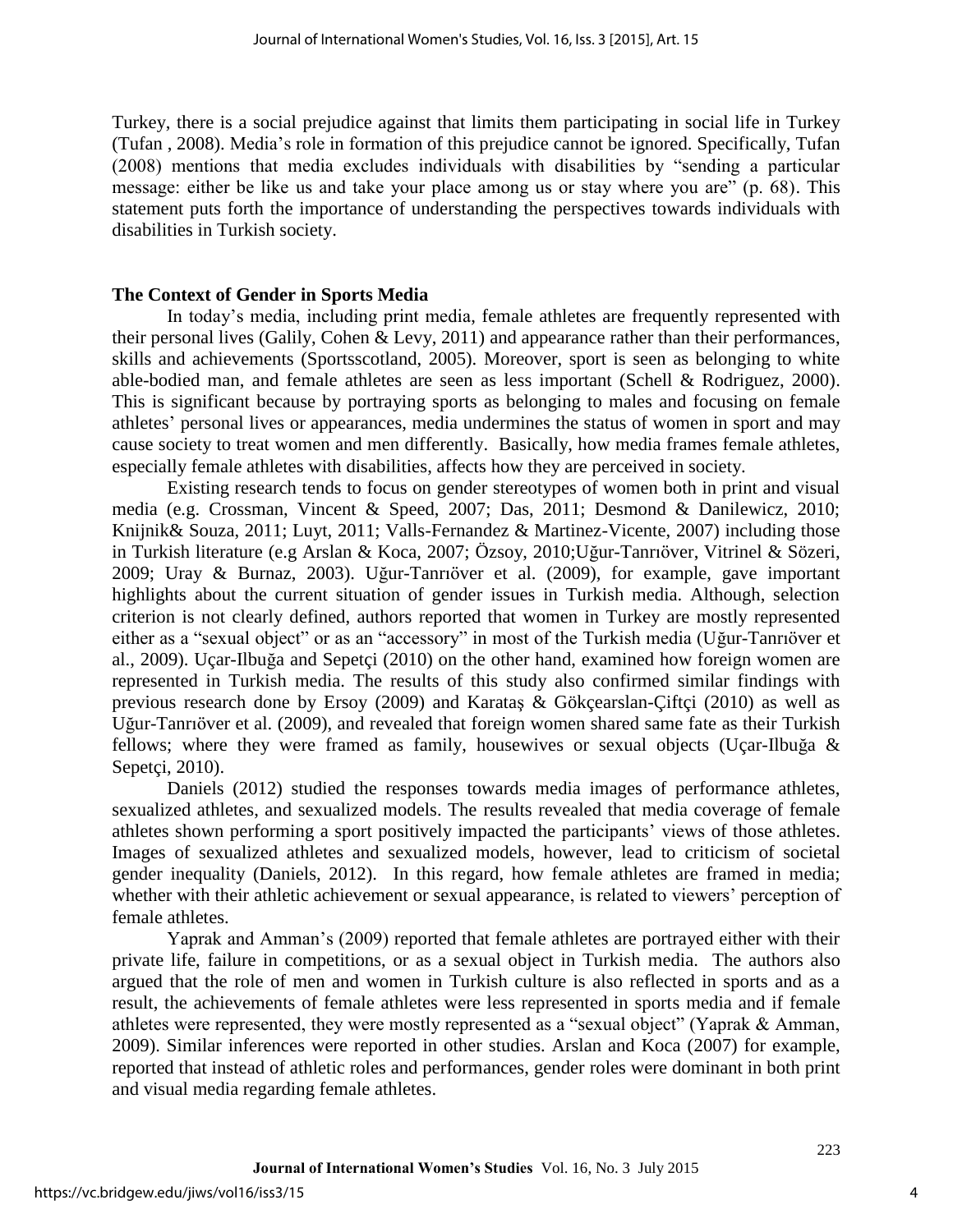Another issue regarding the representation of female athletes is the inequality in the frequency of media coverage. In United States for example, 38% to 42 % of women participate in sports and physical activity, however, only 6-8 percent receives total sports coverage in media (Women and Sport Foundation, 2011). In a research, studying two newspapers from two different countries (USA and Spain), women-only articles were consisted 5.9 % of all articles with athletic content reviewed (Frideres, Palao, & Mottinger, 2008). Similar results were reported by Turkish scholars, Arslan and Koca (2007). The authors examined gender stereotypes in three different newspapers which represent different ideologies (two newspapers with secular point of view and one religious newspaper) in Turkish print media. Regardless of the ideology of the newspaper, out of 3638 sport related articles analyzed, only 220 of the articles had female athletes in their coverage and 37.3% of the articles concerning female athletes had gender stereotypes.

Özsoy (2010) analyzed photographs of Beijing 2008 Olympic Games in terms of gender discrimination, covered in five different Turkish newspapers, including one sports newspaper. Although half of the medals won by Turkish athletes in Beijing 2008 Olympic Games belonged to female athletes, the frequency of representation of those female athletes (37.8%) in Turkish media was less than the representation of male athletes (62.2%) consistent with Arslan and Koca's (2007) study.

Similar to their able bodied peers, female athletes with disabilities also face gender discrimination in media presentation. Schantz and Gilbert (2001) stated that "female athletes with a disability are exposed to a form of "threefold discrimination"; as in general they do not fit the social constructs of able-bodied athletes including those of masculinity and sexual attractiveness." (p. 71). Fullerton (2006) stated that athletes with disabilities were only represented in the newspaper when there was play in a "mainstream competition and they play in a unique way" (p. 7). In a recent study, Chang & Crossman (2009) reported that male athletes received more textual and photographic coverage than female athletes in both 2004 Summer Olympic and Paralympic Games in a largest circulated newspaper in Korea. A recent work of Buysse and Borcherding (2010) also revealed gender and disability disparities in photographic coverage of athletes with disabilities. What makes this work more interesting is that the study analyzed photographic coverage of 2008 Paralympic Games from twelve newspapers in five countries (China, Italy, New Zealand, South Africa and United States) from different continents. Results revealed that female athletes with disabilities were covered less in the photographs in all newspapers analyzed, which suggest female athletes with disabilities share same fate regardless of the country they live in.

While gender inequality is well established in frequency of articles covering female athletes with disabilities, how those athletes are portrayed also need attention. Hardin and Hardin (2005), examined photographic images in 24 issues of Sports'n Spokes magazine in terms of disability, sport and gender and reported that women were often depicted as non-sporting and less competitive which was also supported in a study by Thomas and Smith, (2003). Further, female athletes with disabilities are less often depicted as involved in participating in team sports than their male counterparts (Hardin & Hardin, 2005). Research suggest that non-contact sports that emphasize beauty, grace and glamour of female body such as figure skating and gymnastics receive more favorable coverage than sports which is considered more masculine (Hardin, Lynn, Walsdorf, &Hardin, 2002). Sports that need stamina, aggressiveness, and devotion to a team are regarded as masculine and team sports are considered more masculine than individual sports (Hardin & Greer, 2009; Koivula, 2001). Giuggioli (2013) suggested that female athletes tend to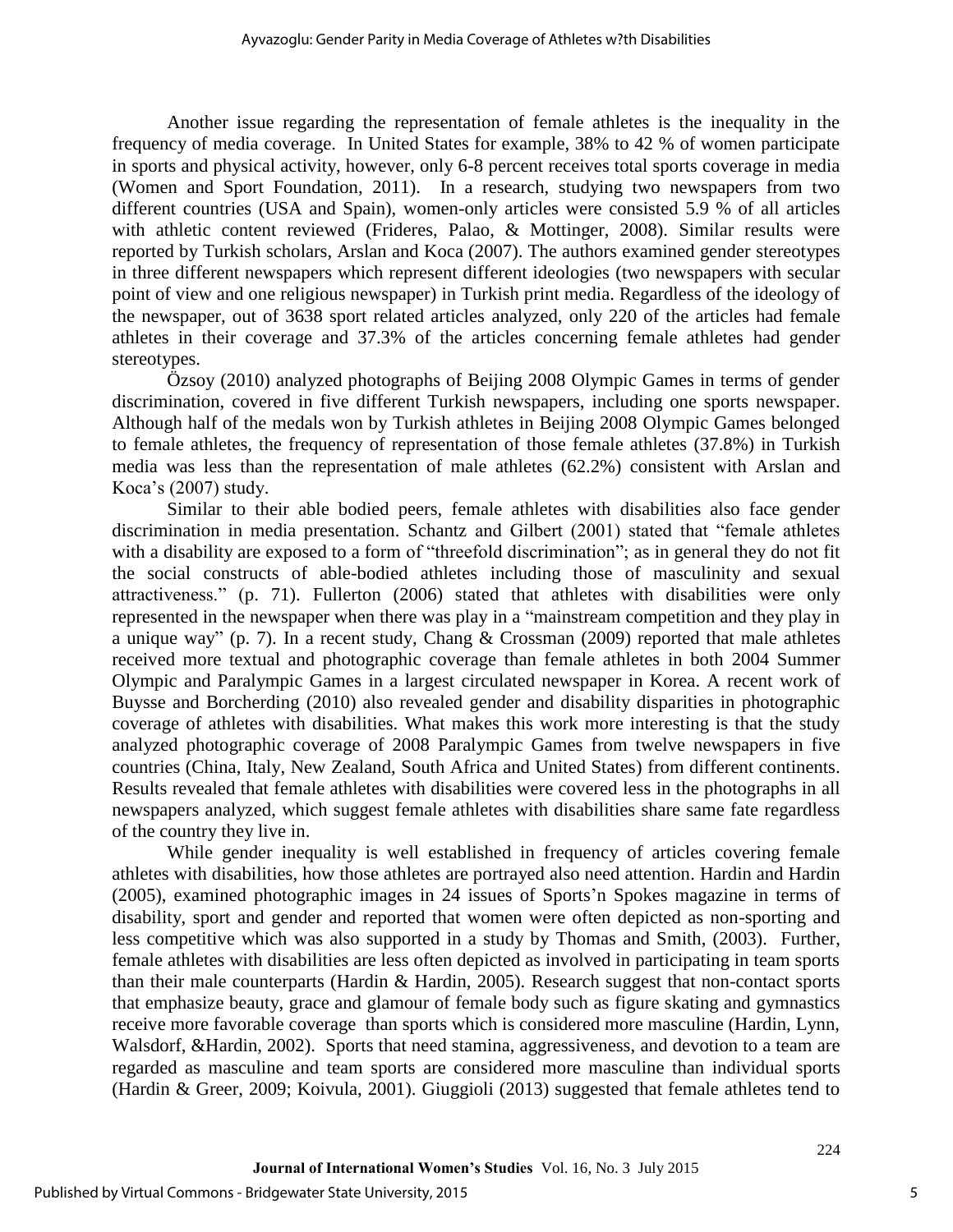be portrayed in individual sports in Eastern countries (including Asia and Middle East) which do not challenge stereotypical gender roles, as they tend to be considered more feminine and gender appropriate.

Female athletes with disabilities are also represented as passive, with their failure, or with gender stereotypes (Buysse & Borcherding, 2010; Galily, et.al, 2011; Hardin & Hardin, 2005; Thomas & Smith, 2003). Presenting female athletes with disabilities in passive poses reinforce traditional perception of them as passive, weak and un-athletic (Thomas & Smith 2003). Depicting male athletes with disabilities in active poses on the other hand, suggests cultural perception of physicality, strength and masculinity in sporting body (DePauw, 1997; Thomas & Smith, 2003).

The visibility of disability in photographic images is also another issue that needs attention in the representation of athletes with disabilities. According to Thomas and Smith (2003) the invisibility of disability in photographic images suggest that media minimizes the visibility of an athlete's disability. The authors also argue that when athletes with disabilities are depicted in the media, they are often depicted in wheelchairs implying less disabling condition that is easier for the society to accept (Thomas & Smith 2003).

Studies specific to the coverage of female athletes with disabilities in Turkish media are almost nonexistent, however. According to one study on "The Representation of Individuals with disabilities in Print Media" by Republic of Prime Ministry Administration of Disabled People, among 18 subjects covered by media including individuals with disabilities, news on sports and individuals with disabilities were the third largest issue covered between the years of 2003- 2006 (T.C. Aile ve Sosyal Politikalar Bakanlığı, Özürlü ve Yaşlı Hizmetleri Genel Müdürlüğü, 2011). However, media representation of individuals with disabilities is still scarce when it comes to representation of female athletes with disabilities.

After careful consideration of literature on representation of female athletes with disabilities in print media, and because of limited number of studies on media coverage of female athletes with disabilities in Turkish media the following hypothesis guided this study:

H1- The frequency of coverage of male athletes with disabilities will be greater than that of female athletes with disabilities.

H2- Female athletes with disabilities will be shown in participating in individual sports more frequently than that of male athletes with disabilities.

H3- Female athletes with disabilities will be shown in passive poses more frequently than that of male athletes with disabilities.

H4- The disability will be represented more discernible in articles that represent male athletes with disabilities than that of female athletes with disabilities.

H5- Male athletes with disabilities will be represented by their athletic

achievement while female athletes with disabilities will be represented through their personal stories.

# **Method**

### *The Newspaper*

The *Fanatik* is one of the most popular sports newspapers published daily in [Turkey](http://www.mondotimes.com/1/world/tr) covering sports news and events, with a higher circulation (185.000- 200.000 sold per week). The newspaper is the first sports newspaper which began publication in 1995 and has a section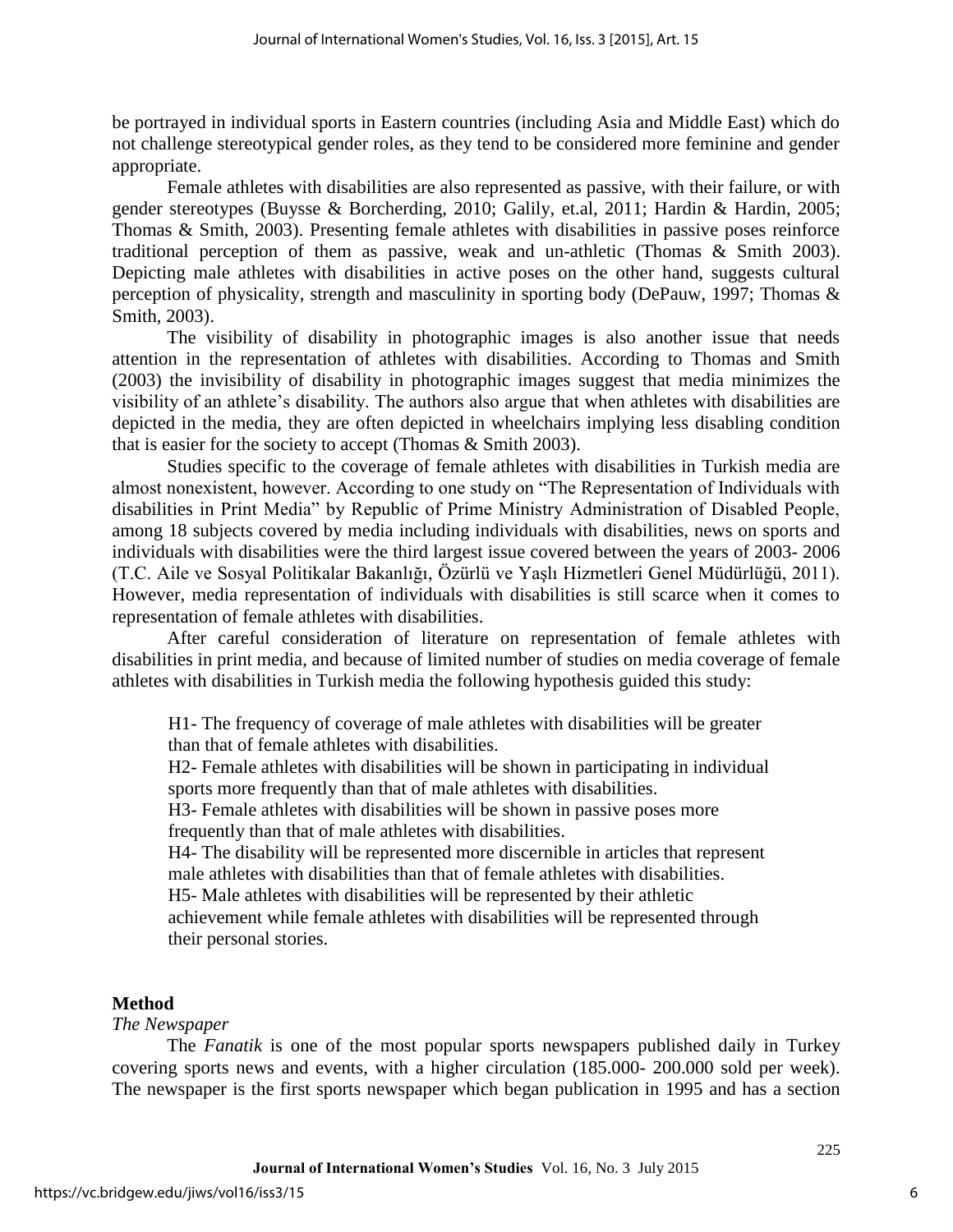specific to disability sports where regional, national or international sport news about Turkish athletes with disabilities is reported. This newspaper was chosen because of its national prominence, circulation and having an extensive sports coverage on athletes with disabilities.

The *Fanatik* has an electronic archive of every newspaper published in text format on athletes with disabilities since January  $1<sup>st</sup>$ , 2001. However, online archive of articles published both in text and photograph format starts from January  $1<sup>st</sup>$ , 2007. The newspaper selected was downloaded from its website [\(http://www.fanatik.com.tr\)](http://www.fanatik.com.tr/). The articles and photos of athletes with disabilities were printed from January  $1<sup>st</sup>$ , 2007 to December 31 $<sup>st</sup>$ , 2011. Since 'disability' is</sup> interchangeably referred with two different words in Turkish '*engelli* and *özürlü*' both words were used in search engine. Keywords of d*isability, handicapped, women with disabilities, men with disabilities, and disability and sport* were searched in the archives of the newspaper for each month of each year. Besides, "hurdle jumping" and "disability" is referred with the same word "*engelli*" in Turkish; thus, articles covering hurdle jumping of athletes without disabilities were excluded. The search included not just the "disability and sport" section of newspaper but whole archive of newspaper were also checked day by day in order to make sure no articles on athletes with disabilities were missed. A total of 572 articles were retrieved. Of those articles, articles that has logo of a sport federation as the photograph and with a focus on the sport rather than the athlete (e.g. having a basketball hoop as photograph and reporting news about disability basketball federation) as well as having cartoon or illustration about a disability sport were excluded from the analysis. Also excluded from the analysis were articles that reported news on charity events where celebrity posing with individuals with disabilities (with both male and female) with a focus on celebrity rather than the athlete or news on greeting the team in return of an international event by the government personnel or administration of specific sport federation where gender of athlete cannot be identified, and group photographs where the gender of people were not possible to identify. A total of 486 articles including both text and photograph consisted of the sample of the study.

#### *Coding Procedure and Variables for Content Analysis*

### *Coding Instrument*

A coding instrument guided by existing research that explored portrayal of males and females in media was developed to analyze the representation of female athletes with disabilities. The variables coded for each unit of analysis were gender (Taboas-Pais & Rey-Cao, 2012), type of sport (Hardin & Hardin, 2005), level of activity (Hardin & Hardin, 2005), presence of disability (Hardin & Hardin, 2005), and content of articles (Galily et al., 2011). Table 1 provides a complete description of each variable.

After identification of 486 articles on athletes with disabilities, gender was coded as (a) male only, (b) female only. For each article published, type of sport was coded as (a) team (e.g., wheelchair basketball, volleyball); (b) individual (e.g., archery, weight lifting, taekwondo, swimming); level of activity was coded as (a) active, (b) passive; presence of disability was coded as (a) discernible (b) non-discernible and content of the articles was coded as (a) athletic achievement (e.g., "she/he won us the game"); (b) athletic failure (e.g., "the water was too deep for her/him to win the race"), (c) personal story (e.g., "she had polio when she was little and struggled with the system"); and (d) story on the event (e.g., "He will compete in Zagreb") .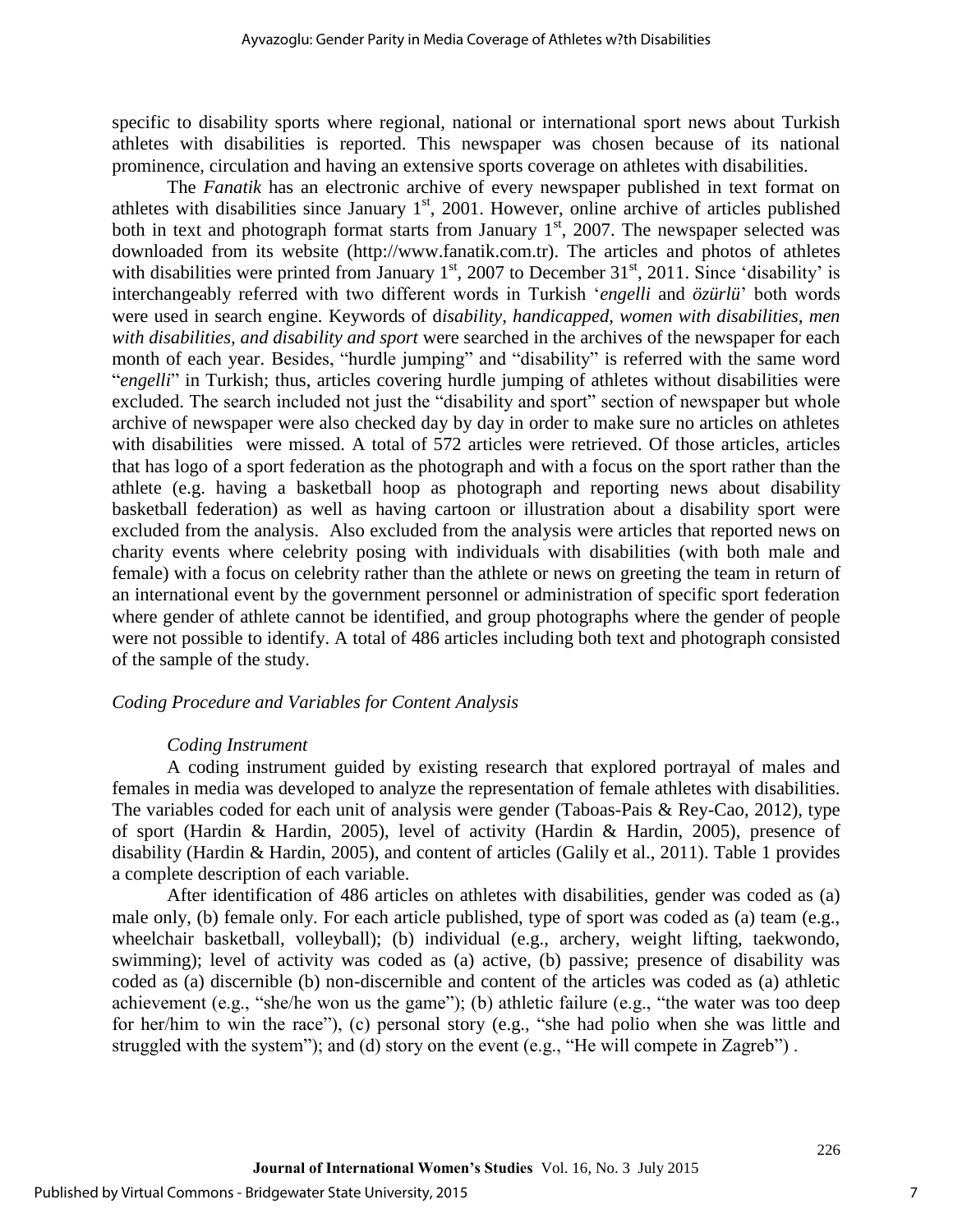## *Reliability*

It is important to establish reliability in content analysis (Neuendorf, 2011). Inter-coder reliability is the extent where different coders reach same results among different characteristics of classification (Lombard, Synder-Duch & Bracen, 2002). Two coders (one male and one female) independently coded the articles selected both in pilot data and actual data. The author acted as the first coder. Both coders were trained to familiarize with coding system. A subsample of 20 articles (which were retrieved from another sport newspaper and were not part of the study) was coded for training purposes. The differences between the coders were resolved through discussion. For the purpose of this study, 70 more articles were coded (10-20% of full sample was suggested as a subset by Neuendorf, 2011) as reliability test to ensure that coding procedure is reliable, and data reflect consistency in the interpretation and application of coding systems. Using Cohen's Kappa (1960) formula, agreement between the coders was calculated. Inter-coder reliability for all variables in actual data were; (a) the gender of the athlete ( $\kappa = 1.00$ ), (b) type of sport ( $\kappa$  = .98), (c) level of activity ( $\kappa$  = .97), (d) disability ( $\kappa$  = .97), (e) content of articles ( $\kappa$  = .97), which was considered very high (Viera & Garrett, 2005). Chi- square statistical analysis was conducted to investigate whether variables varied by the gender represented in the articles. Effect sizes were reported as Cramer's V statistics.

## **Table 1**

*Coding Categories* 

| Categories                | Description                                                                                             | Source                                      |
|---------------------------|---------------------------------------------------------------------------------------------------------|---------------------------------------------|
| Gender $(1.00^a)$         |                                                                                                         | Adapted from: Taboas-Pais & Rey-Cao, (2012) |
| Male Athlete only         | The photograph and written text of the article is about male athlete (s) with disability.               |                                             |
| Female Athlete only       | The photograph and written text of the article is about female athlete (s) with disability.             |                                             |
| Type of Sport (.98)       |                                                                                                         | Hardin & Hardin, $(2005)$                   |
| Team                      | Sports played in teams, in collaboration/opposition.                                                    |                                             |
| Individual                | Sports where participation is individual without teammates, which can be played against<br>an opponent. |                                             |
| Level of Activity (.97)   |                                                                                                         | Hardin & Hardin, $(2005)$                   |
| Active                    | Subject is clearly in motion or in posture that suggests he/she is about to take action.                |                                             |
| Passive                   | Subject appears obviously posed in the photo; motionless or appears only from neck<br>above.            |                                             |
| Disability (.97)          |                                                                                                         | Hardin & Hardin, $(2005)$                   |
| Discernible               | Subject has a visible physical disability (through visible cues such as wheelchair or<br>crutches).     |                                             |
| Non-discernible           | Subject appears to be able-bodied.                                                                      |                                             |
| Content of Articles (.97) |                                                                                                         | Galily et al., (2011)                       |
| Athletic Achievement      | The article covers the success stories of the athlete.                                                  |                                             |
| Athletic Failure          | The article covers stories on failure of the athlete.                                                   |                                             |
| Personal Story            | The focus is on personal aspects of the athlete.                                                        |                                             |
| Story on the Event        | The focus is solely on the event rather that the athlete.                                               |                                             |

Note.<sup>a</sup> Indicates the inter coder reliability (Cohen's Kappa).

### **Results**

Hypothesis 1 predicted that newspaper coverage of male athletes with disabilities will be greater than newspaper coverage of female athletes with disabilities. Results indicated that, of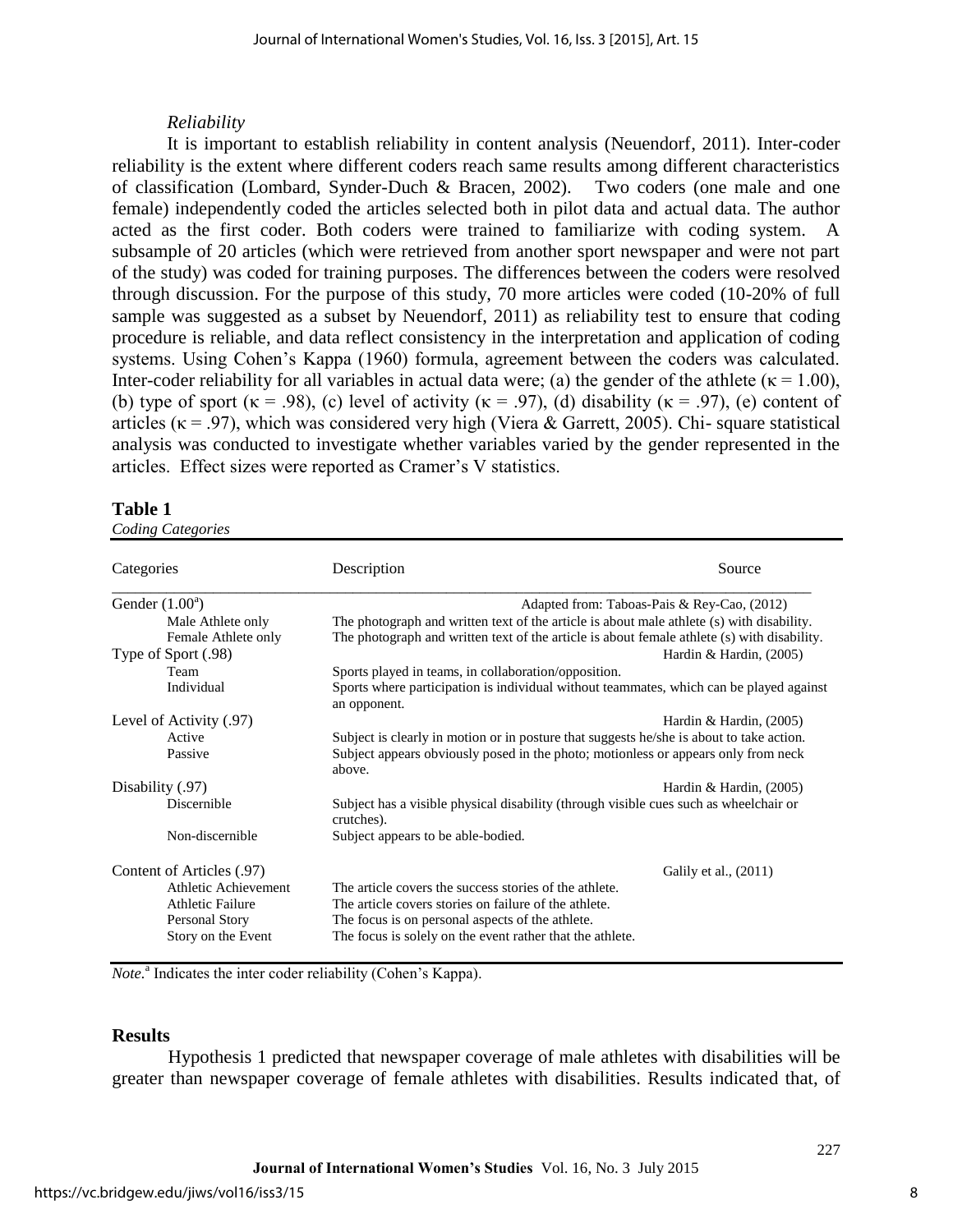the 486 articles coded, 454 (% 93.4) articles covered male athletes with disabilities and 32 (%6.6) articles covered female athletes with disabilities. Hypothesis 1 was therefore confirmed.

To test the hypothesis that female athletes with disabilities will be shown in participating in individual sports more than that of male athletes with disabilities a chi square test was conducted. The findings of the study supported the second hypothesis (Table 2). While articles focusing on male athletes with disabilities were depicted more in team sports (65%), female athletes were depicted more in individual sports  $(68.8\%)$ ,  $\gamma$ 2  $(1, N=486) = 14.55$ ; p=.0001, Cramer's  $V = .17$ .

# **Table 2**

*Frequencies and percentages of 'Types of Sport' in articles (n=486)*

| Variable      |     | Male Only $N(\%)$ |    | Female Only $N$ (%) |     | Total $N(\%)$ |  |
|---------------|-----|-------------------|----|---------------------|-----|---------------|--|
| Type of Sport |     |                   |    |                     |     |               |  |
| Individual    | 159 | (35.0)            | 22 | (68.8)              | 181 | (37.2)        |  |
| Team          | 295 | (65.0)            | 10 | (31.2)              | 305 | (62.8)        |  |
| Total         | 454 | (100)             | 32 | (100)               | 486 | (100)         |  |
|               |     |                   |    |                     |     |               |  |

*\_\_\_\_\_\_\_\_\_\_\_\_\_\_\_\_\_\_\_\_\_\_\_\_\_\_\_\_\_\_\_\_\_\_\_\_\_\_\_\_\_\_\_\_\_\_\_\_\_\_\_\_\_\_\_\_\_\_\_\_\_\_\_\_\_\_\_\_\_\_\_\_\_\_\_\_\_\_\_\_\_\_\_\_\_\_\_\_\_* 

*Note.*  $\chi$ 2 (1, N=486) = 14.55, p= .0001, Cramer's V = .17

Hypothesis 3 predicted that female athletes with disabilities will be shown in passive poses more frequently than that of male athletes with disabilities. Majority of the articles depicted male athletes with disabilities as active (64.1%), and female athletes with disabilities as passive (56.2%) which was as a result supported (Table 3),  $\chi$ 2 (2, N=486) = 5.29; p=.02, Cramer's  $V=10$ .

### **Table 3**

*Frequencies and percentages of 'Level of Activity' in articles (n=486)* 

| Variable          | Male Only $N(\%)$ |        | Female Only $N$ (%) |        | Total $N(\%)$ |        |
|-------------------|-------------------|--------|---------------------|--------|---------------|--------|
| Level of Activity |                   |        |                     |        |               |        |
| Passive           | 163               | (35.9) | 18                  | (56.2) | 181           | (37.2) |
| Active            | 291               | (64.1) | 14                  | (43.8) | 305           | (62.8) |
| Total             | 454               | (100)  | 32                  | (100)  | 486           | (100)  |

*Note.*  $\chi$ 2 (1, N=486) = 5.29, p= .02, Cramer's V= .10

Hypothesis 4 predicted that disability will be more discernible in articles that include male athletes with disabilities than those with female athletes with disabilities in their content. Consistent with hypothesis 4 disability was more discernible in articles focusing on male athletes with disabilities (59.9%) than those articles focusing on female athletes with disabilities (53.1%). Discernible disability was mostly represented by wheelchair or clutches (n=229) in the articles analyzed (Table 4).  $\gamma$ 2 (2, N=486) = 8.31; p=.0003, Cramer's V= .13.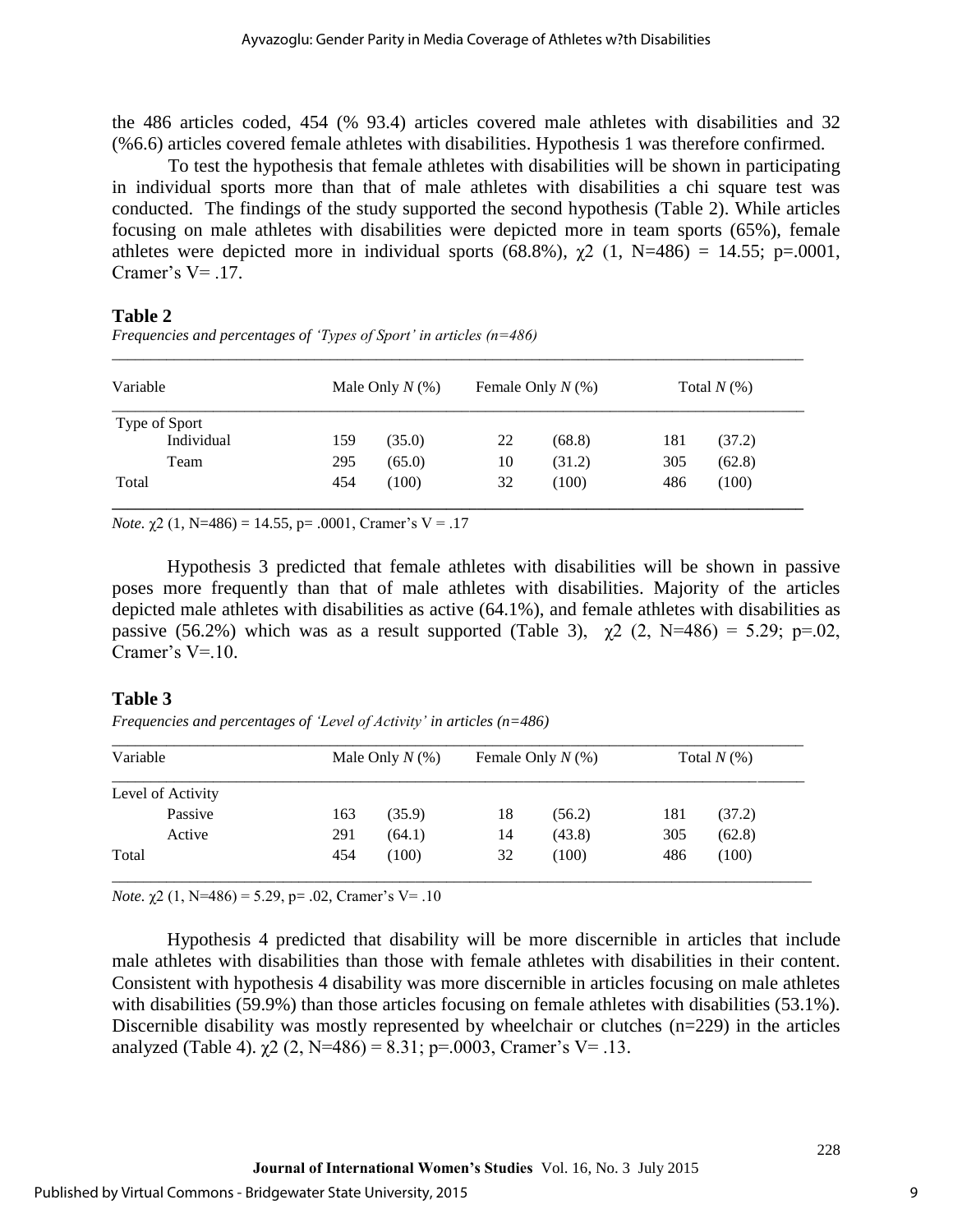# **Table 4**

|  |  | Frequencies and percentages of 'Discernable Disability' in articles $(n=486)$ |
|--|--|-------------------------------------------------------------------------------|
|  |  |                                                                               |

| Variable          | Male Only $N(\%)$ |        | Female Only $N$ (%) |        | Total $N(\%)$ |        |
|-------------------|-------------------|--------|---------------------|--------|---------------|--------|
| <b>Disability</b> |                   |        |                     |        |               |        |
| Discernible       | 272               | (59.9) | 17                  | (53.1) | 289           | (59.5) |
| Non-discernible   | 182               | (40.1) | 15                  | (46.9) | 197           | (40.5) |
| Total             | 454               | (100)  | 32                  | (100)  | 486           | (100)  |

*Note.*  $\chi$ 2 (1, N=486) = 8.31, p= .0003, Cramer's V = .13

Finally, hypothesis 5 presupposed that male athletes with disabilities will be represented by their athletic achievements while female athletes with disabilities will be represented through personal stories. The majority of the articles covered stories on athletic achievement of athletes with disabilities in their content in both categories (50.2% and 56.3% respectively);  $\gamma$ 2 (3,  $N=486$ ) = 17.10; p=.0006, Cramer's V=.19 (Table 5). Unexpectedly, most articles focusing on female athletes with disabilities reported athletic achievement in their content as opposed the personal story as hypothesized. While story on the event was the second most covered content on articles focusing on male athletes with disabilities (31.9%), personal story was mostly covered after athletic achievement in articles focusing on female athletes with disabilities  $(34.3\%)$ .

# **Table 5**

| Variable             | Male Only $N(\%)$ |        | Female Only $N$ (%) |        | Total $N(\%)$ |        |
|----------------------|-------------------|--------|---------------------|--------|---------------|--------|
| Content of Articles  |                   |        |                     |        |               |        |
| Athletic Achievement | 228               | (50.2) | 18                  | (56.3) | 246           | (50.6) |
| Athletic Failure     | 18                | (4.0)  | 2                   | (6.3)  | 20            | (4.1)  |
| Personal Story       | 63                | (13.9) | 11                  | (34.3) | 74            | (15.2) |
| Story on the Event   | 145               | (31.9) |                     | (3.1)  | 146           | (30.1) |
| Total                | 454               | (100)  | 32                  | (100)  | 486           | (100)  |

*Frequencies and percentages of 'Content of Articles' (n=486)* 

*Note.*  $\chi$ 2 (3, N=486) = 17.10, p= .0006, Cramer's V = .19

### **Discussion**

This study explored the extent of coverage and forms of representation of male and female athletes with disabilities in one of the most popular Turkish sport newspaper "*Fanatik*" between 2007 and 2011. The findings revealed that female athletes with disabilities did not receive their rightful share of media representation in *Fanatik*. The hypotheses of this study were discussed under two sections; the frequency of coverage of male and female athletes with disabilities and the representation of those athletes from framing theory perspective.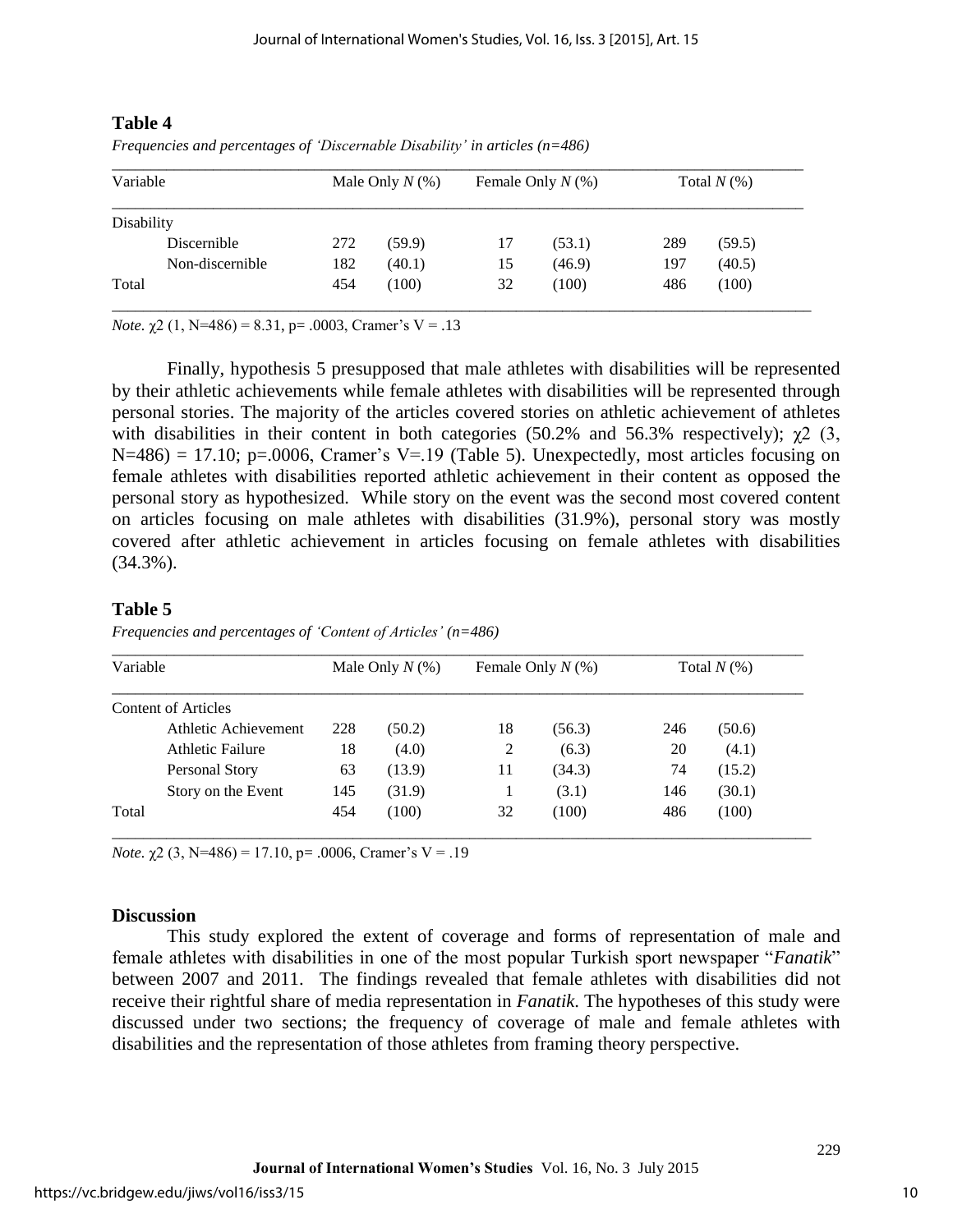#### **The Frequency of Coverage of Female Athletes with Disabilities**

Consistent with previous research done in Western countries such as in US (e.g Hardin  $\&$ Hardin, 2005) or in Europe (e. g Shantz & Gilbert, 2001) as well as in Turkey (e.g. Arslan & Koca, 2007; Özsoy, 2010) findings revealed that, newspaper had more coverage on male athletes than that of female athletes with disabilities in five years, suggesting female athletes are still greatly ignored by the media despite the fact of an increasing number of successful female athletes participating in national and international competitions. Yaprak and Amman (2009) indicated that in some part of the society in Turkey, sport is still something that belongs to men and women do not have the same opportunities as men to participate in sports. Moreover, if participated, female athletes are not supported financially and socially in Turkish community as male athletes. This might be one reason why media focuses on stories about male athletes with disabilities more than the stories on female athletes with disabilities.

In spite of the challenges women are facing to participate in sports, Özsoy (2010) reported that, half of the medals won by Turkish athletes belonged to female athletes in Paralympic Games in Beijing, China, in 2008 (Özsoy, 2010). Besides Paralympics, Turkish female athletes with disabilities participated in different international competitions and events in Europe, United States, and Taiwan as well as other national competitions in Turkey during five years (2007-2011). Considering the presence of these international and national events, the lower number of coverage of female athletes with disabilities in a large circulated sport newspaper in Turkey is disappointing.

As mentioned earlier, due to gender roles in Turkish society, male hegemony in Turkish sports culture are dominant not only among "able-bodied" athletes but also in athletes with disabilities (Yaprak & Amman, 2009). These results confirm the findings that female athletes with disabilities are underrepresented in the media, especially in sports related print media consistent with previous studies (Arslan & Koca, 2007; Buysse & Borcherding, 2010; Fink & Kensicki, 2002; Özsoy, 2010; Schantz & Gilbert, 2001; Thomas & Smith, 2003). As Entman (1993) argued, sports media in Turkey draws more attention to male athletes with disabilities by providing more coverage and directing attention away from events regarding female athletes with disabilities.

### **Type of Representation of Male and Female Athletes with Disabilities**

Although the quantity of media coverage continues to represent a concern, the quality of coverage is also very important to consider. Individuals with disabilities in general mostly participate in individual sports than team sports (Buysse & Borcherding, 2010). The results of current study indicated that female athletes with disabilities were mostly depicted in participating in individual sports consistent with previous studies (Buysse & Borcherding, 2010; Hardin & Hardin, 2005). However, there is a remarkable difference in individual sports that female athletes with disabilities participated in this study. Unlike in Western studies, Turkish female athletes with disabilities were not depicted as participating in individual sports mostly considered as feminine, that emphasize beauty and glamour of the female athlete as Hardin and Hardin (2005) discussed. Contrarily, in this study, female athletes with disabilities were depicted in participating in individual sports recognized as masculine, which involves, contact, and use of force or heavy objects (Koivula, 2001). In this study, most female athletes with disabilities covered in articles participated in archery, track and field, table tennis, weight lifting, arm wrestling, judo, Taekwondo and shooting. Gizem Girişmen, national archer, and Nazmiye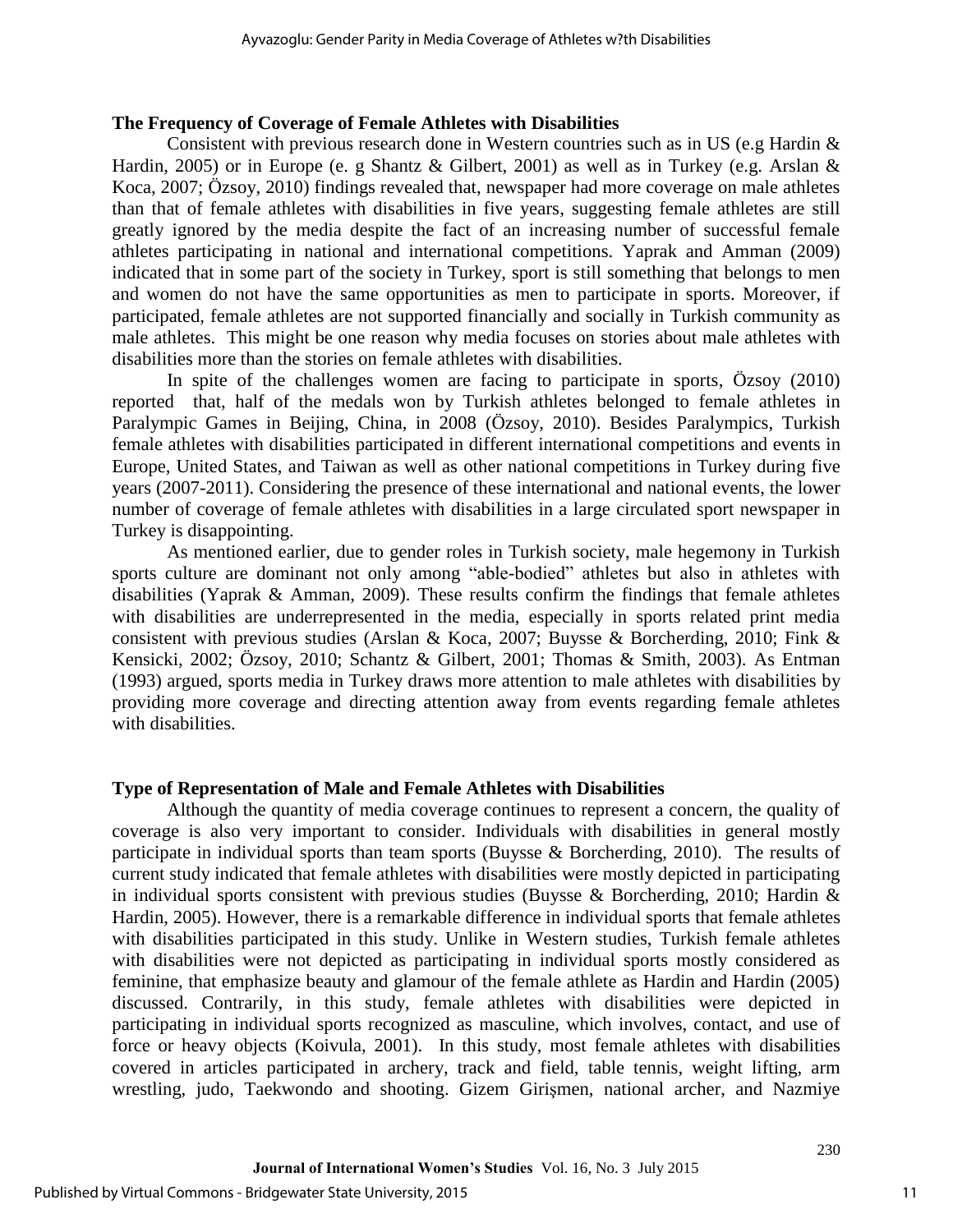Muslu, national weightlifter, for example were two of the most featured athletes in the articles covering female athletes with disabilities. It is remarkable that female athletes with disabilities competing in "masculine" sports as weight lifting, taekwondo, judo or arm wrestling find their way into mainstream sport press in Turkey.

Consistent with the study by Buysse and Borcherding (2010), the newspaper '*Fanatik*' presented female athletes with disabilities as posing, or the pictures were from neck above in most of the articles. Female athletes with disabilities were represented as passive (56.2 %) instead of actively participating in sports. Male athletes on the other hand, were portrayed more in action exposing their competence as athletes than female athletes (Buysse and Borcherding, 2010). This means that most of the articles published in *Fanatik* framed female athletes with disabilities in ways that did not highlight their athletic abilities or performances as athletes in their visual context. This type of portrayal brings forth the perception that female athletes with disabilities are not being treated as serious athletes as their male counterparts in Turkish society.

Contrary to the findings of Buysse and Borcherding (2010) and Thomas and Smith (2003), disability was visible in most of the articles reviewed in both male and female category. However, it is worth noting that while the percentages of male vs. female athletes with disabilities depicted with visible disabilities are somewhat close, the volume of images for male athletes with disabilities is larger. Further studies with more articles focusing on female athletes with disabilities are needed to better determine the visibility of disability in this category. Athletes in wheelchairs were featured most of the time as representing athletes with disabilities, which was also congruent with previous research findings (Buysse & Borcherding, 2010; Schantz & Gilbert, 2001; Thomas & Smith, 2003). Thomas and Smith (2003) argue that focusing on wheelchair athletes rather reinforces "stereotypical perceptions of disability" than the identity of the athlete as a "person" (p. 176).

Perhaps the most telling finding in this study is that, the articles in *Fanatik* mostly covered the achievement of both male and female athlete with disabilities during events in their story. The following statement is an example of athletic achievement of a female athlete with a disability; "After defeating her opponent from Finland in semifinals, our national archer Gizem Girişmen is finalist for World Archery Championship for Physical Disabilities…, August 22nd, 2009". After athletic achievement, personal story was covered mostly in articles about female athletes with disabilities. An example statement to personal story is "After having polio as an infant, she has started arm wrestling at 39 years old…, August 26th, 2011". What makes these results significant to Turkish society is that, the potential impact of embedded biases about gender and disability can be carried beyond sports. Utilizing appropriate behaviors, (as in this study, focusing on athletic achievement instead of athletic failure) on the other hand, can have meaningful impact on perceptions on the gender-disability relations in Turkish society. As Daniels, (2012) suggests, having images focusing on athletes' performance can be useful to deploy positive messages about female athletes in this case about female athletes with disabilities in Turkish society.

The results of the current study seem to confirm the role that media preserves the differences between men and women in Turkish society as has been found in other studies (e.g. Galily et.al., 2011; Hardin & Hardin, 2005; Knijnik & Souza, 2011). The findings are in line with those from other nations such as USA, Brazil, Spain, France, Germany, India and Israel in many areas such as frequency of the coverage of female athletes with disabilities. However, there were two main points which were different from previous studies in other countries. First female athletes with disabilities in this study participated in individual sports that involve strength,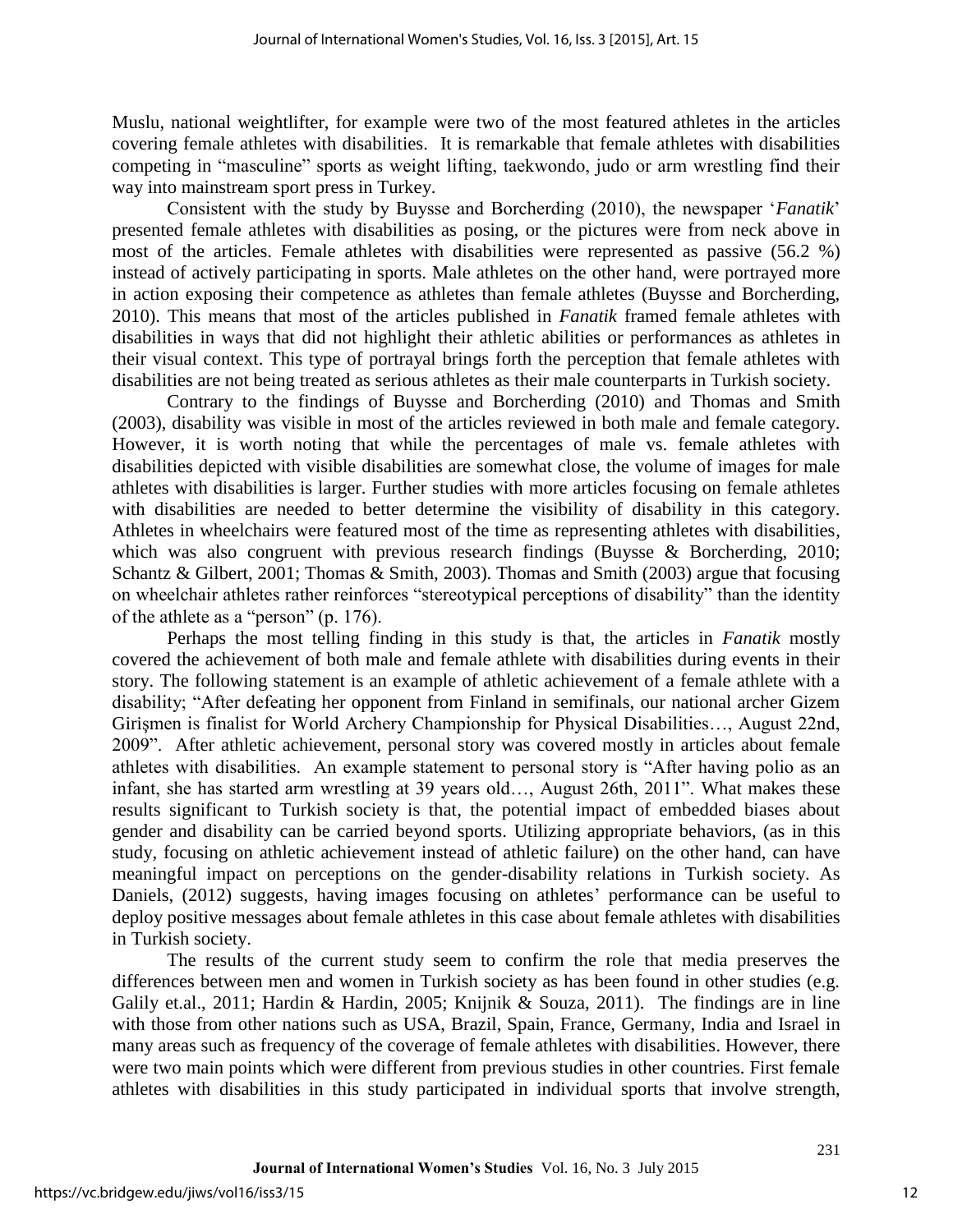force, contact and use of heavy objects, which were considered masculine (Koivula, 2001). Second, instead of personal stories female athletes with disabilities were represented with their athletic achievements.

Media on its own may not change the "patriarchal mentality" in Turkey as Bozkurt (2013, p.35) puts it, but it can contribute to stimulating positive behaviors towards promoting sports for female athletes with disabilities by focusing on athleticism rather than other aspects as personal lives or sexual attractiveness of those athletes. Covering more athletic achievement in the news about female athletes with disabilities may increase the public understanding of the "achievement" of those athletes instead of "gender or disability stereotypes" and reinforce the positive perception of disability especially towards female athletes with disability in Turkish society. Thus, removal of stereotypical statements on gender and disability in coverage of sports about athletes with disabilities may have the potential to enable those athletes to envision and achieve equality within wider society. Given that as many as 185.000- 200.000 newspapers sold per week, and having a specific section dedicated to athletes with disabilities, it seems reasonable to suggest that the contribution of *Fanatik* to promote positive perception towards female athletes with disabilities in Turkish society is still scarce.

#### **Limitations**

When interpreting data from current study however, one must keep in mind the limitations of having only analyzed a single newspaper. Other newspapers with different scopes including sports and ideologies as well as other forms of media such as television can give more of a complete picture on how female athletes with disabilities are portrayed by the media in Turkey and may allow us to draw stronger conclusions about the role of male hegemony in Turkish culture. Another area that needs further attention is the importance of the quality versus quantity of the news covered by sports media. It is important to have more news coverage in order to manifest the awareness regarding female athletes with disabilities and sport as well as to promote role models; however, it is more important to have less stereotypical and more positive content in the coverage.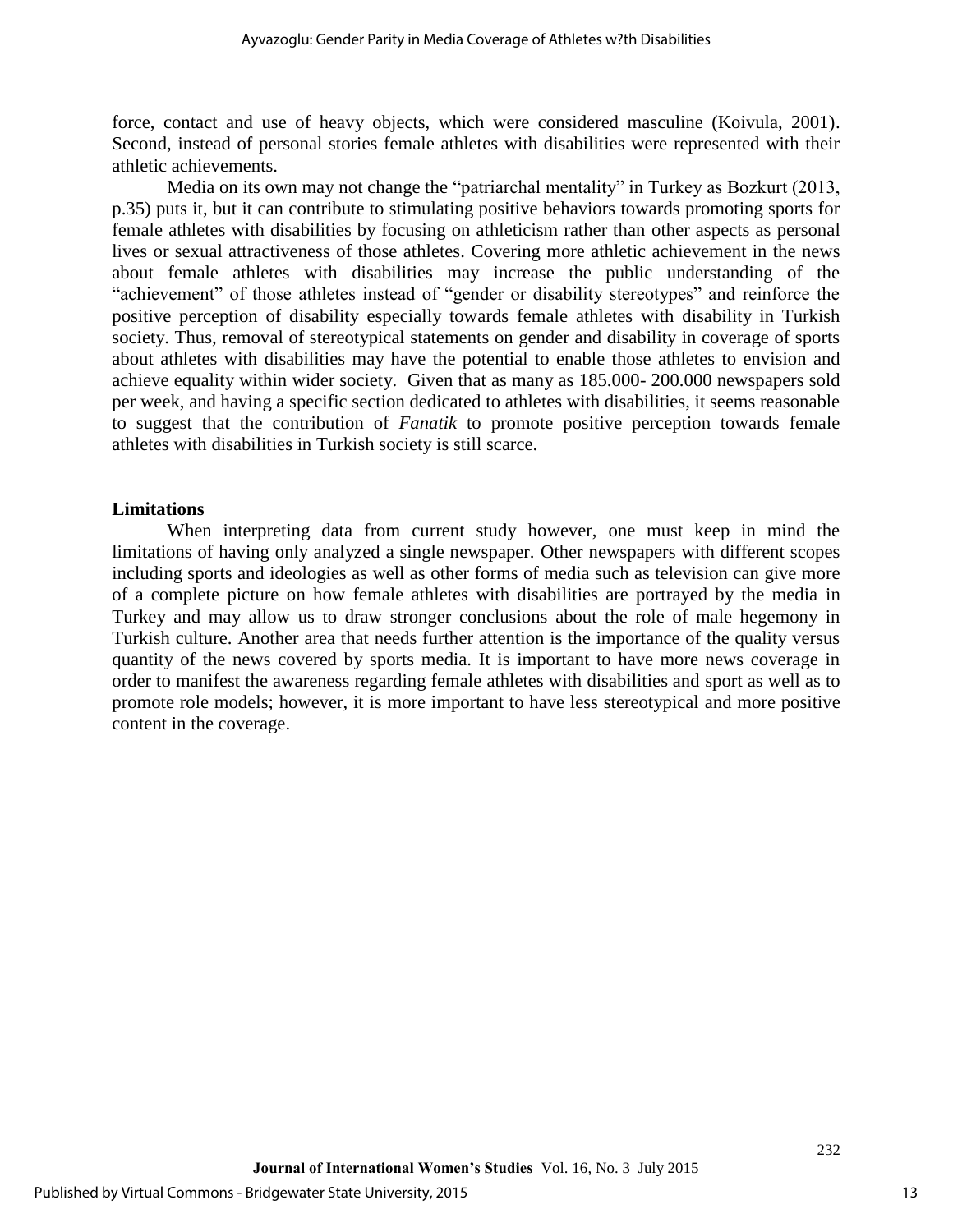# **References**

- Alat, Z. (2006). News coverage of violence against women: the Turkish case. *Feminist Media Studies, 6*(3), 295-314. doi: 10.1080/14680770600802041
- Arslan, B. & Koca, C. (2007). A content analysis of Turkish daily newspapers regarding sportswomen and gender stereotypes. *Annals of Leisure Research, 10*(3), 310-327. doi: 10.1080/11745398.2007.9686769
- Atalay, A. (2007). Türkiye'de Osmanlı döneminde ve uluslaşma sürecinde kadın ve spor. *Spor Yönetimi ve Bilgi Teknolojileri Dergisi*, 2(2), 24-29. Retrieved from http://www.sporyonetimi.com/Resimler/cilt2sayi2/24-29.pdf
- Bozkurt, E. (2013). Gender equality and Turkey's 2023 goals. *Turkish Policy Quarterly, 12*(2). 27-36.
- Buysse, J.M. & Borcherding, B. (2010). Framing gender and disability: A cross-cultural analysis of photographs from the 2008 Paralympic games. *International Journal of Sport Communication, 3*(3), 308-321.
- Chang, I.Y., & Crossman, J. (2009). 'When there is a will, there is a way': A quantitative comparison of the newspaper coverage of the 2004 summer Paralympics and Olympic games. *International Journal of Applied Sports Science, 21*(2), 16-34.
- Cohen, J. (1960). A coefficient agreement for nominal scales. *Educational and Psychological Measurement, 20*(1), 37-46. doi: 10.1177/001316446002000104
- Crossman, J., Vincent, J., & Speed, H. (2007). 'The times they are a-changin': Gender comparisons in three national newspapers of the 2004 Wimbledon championships. *International Review for the Sociology of Sport, 42*(1), 27-41.
- Çınarlı, S., & Ersöz, G. (2010). Engellilere yönelik spor hizmetlerinin gelişimi açısından sponsorluk ve vergisel düzenlemelere ilişkin öneriler. *Süleyman Demirel Üniversitesi Sosyal Bilimler Enstitüsü Dergisi (Journal of Süleyman Demirel University Institute of Social Sciences), 2*(12), 141-156. Retrieved from http://www.sbedergi.sdu.edu.tr/.../serkan-cinarli-27022013.pdf
- Daniels, E.A. (2012). Sexy versus strong: What girls and women think of female athletes. *Journal of Applied Developmental Psychology, 33*, 79-90. doi: 10.1016/j.appdev.2011.12.002
- Das, M. (2011). Gender role portrayals in Indian Television ads. *Sex Roles, 64*, 208-222. doi: 10.1007/s11199-010-9750-1
- Dedeoğlu, S. (2012). Equality, protection or discrimination: Gender equality policies in Turkey. *Social Politics: International Studies in Gender, State and Society, 19*(2), 269-290. doi: 10.1093/sp/jxs004
- DePauw, K.P. (1997). The (in)visibility of disability: Cultural contexts and "sporting bodies". *Quest, 49*, 416-430.
- Desmond, R., & Danilewicz, A. (2010). Women are on, but not in, the news: Gender roles in local television news. *Sex Roles, 62,* 822-829. doi: 10.1007/s111999-009-9686-5
- Devlet İstatistik Enstitüsü (2002). *Türkiye Özürlüler Araştırması* (Publication No: 2913) Ankara: Devlet İstatistik Enstitüsü Printing Office.
- Entman, R.M. (1993). Framing: Toward clarification of a fractured paradigm. *Journal of Communication, 43*(3), 51-58.
- Ersoy, E. (2009). Cinsiyet kültürü içerisinde kadın ve erkek kimliği: Malatya örneği. *Fırat Üniversitesi Sosyal Bilimler Dergisi, 19*(2), 209-230. Retrieved from web.firat.edu.tr/sosyalbil/dergi/arsiv/.../209-230.pdf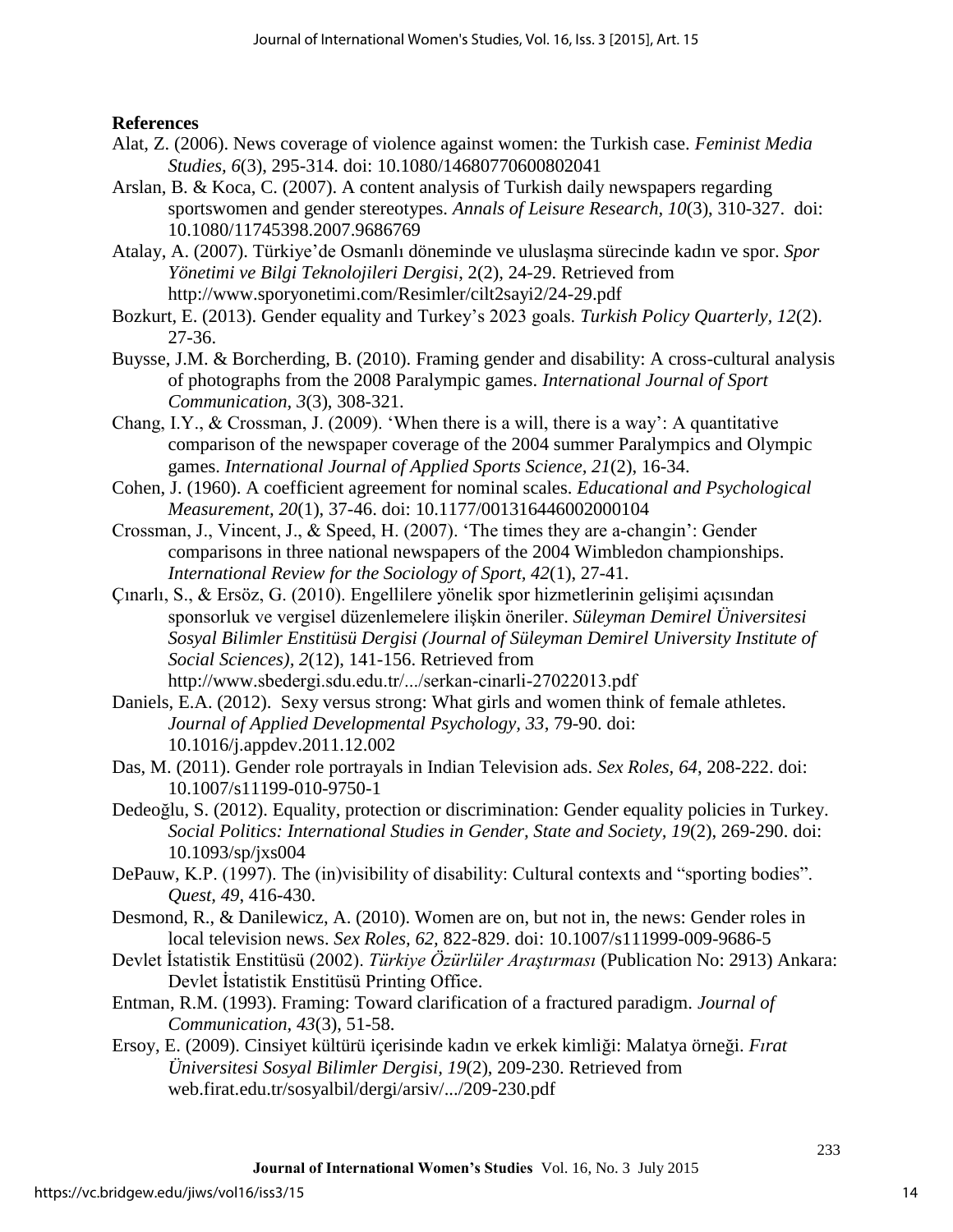- Fink, J.S., & Kensicki, L.J. (2002). An imperceptible difference: Visual and textual construction of femininity in Sports Illustrated and Sports Illustrated for Women. *Mass Communication & Society, 5*(3), 317-339.
- Frideres, J.E., Palao, J.M., & Mottinger, S.G. (2008). Gender in sports coverage of American and Spanish online newspapers. *Women in Sports and Physical Activity Journal, 17*(2), 62- 67.
- Fullerton, R. S. (2006). Not playing fair: coverage of women & minorities in the sports pages. *Studies in Media and Information Literacy Education, 6*(2), 1-13. doi: 10.3138/sim.6.2.003
- Galily, Y., Cohen, N., & Levy, M. (2011). (Not) higher, stronger or swifter: Representation of female Olympic athletes in the Israeli press. *Journal of International Women's Studies, 12*(4), 57-78.
- Giuggioli, J. (2013). *Framing the 2012 Olympics: A content analysis of international coverage of female athletes* (Master's thesis). Retrieved from http://dc.etsu.edu/cgi/viewcontent.cgi?article=2269&content=etd
- Hardin, M., & Greer, J.D. (2009). The influence of gender-role socialization, media use and sports participation on perceptions of gender-appropriate sports. *Journal of Sport Behavior, 32*(2), 207-226.
- Hardin, M., & Hardin, B. (2005). Performance or participation…Pluralism or hegemony? Images of disability and gender in Sports'n Spokes Magazine. *Disability Studies Quarterly, 25*(4). Retrieved from http://dsq-sds.org/article/view/606/783
- Hardin, M., Lynn, S., Walsdorf, K. & Hardin, B. (2002). The framing of sexual difference in Sports Illustrated for Kids editorial photos. *Mass Communication and Society, 5*(1), 341- 360.
- Kane, M.J. (1996). Media coverage of the post title IX female athlete: A feminist analysis of sport, gender, and power. *Duke Journal of Gender Law and Policy, 3*, 95-127.
- Karataş, K., & Gökçearslan-Çiftçi, E. (2010). Türkiye'de engelli olmak: deneyimler ve çözüm önerileri. *Uluslararası Sosyal Araştırmalar Dergisi (The Journal of International Social Research), 3*(13), 147-153. Retrieved from
	- [http://www.sosyalarastirmalar.com/cilt3/cilt3sayi13turkish\\_women.htm](http://www.sosyalarastirmalar.com/cilt3/cilt3sayi13turkish_women.htm)
- Knijnik, J. D., & Souza, J. S. S. (2011). Brazilian women in the sports press: a case study. *Journal of Human Sport & Exercise, 6*(1), 12-26. doi: 10.4100/jhse.2011.61.02
- Koivula, N. (2001). Perceived characteristics of sports categorized as gender-neutral, feminine and masculine. *Journal of Sport Behavior, 24*(4), 377-393.
- Lombard, M., Snyder-Duch, J., & Bracken, C.C. (2002). Content analysis in mass communication assessment and reporting of intercoder reliability. *Human Communication Research, 28*(4), 587-604.
- Luyt, R. (2011). Representation of gender in South African television advertising: A content analysis. *Sex Roles, 65*, 356-370. doi: 10.1007/s11199-011-0027-0
- Neuendorf, K.A. (2011). Content analysis-a methodological primer for gender research. *Sex Roles, 64*, 276-289. doi: 10.1007/s1119-010-9893-0
- Orta, L. (2012, January 9). Kadın sporcu aranıyor. *Futbol Ekonomisi*. Retrieved from http://www.futbolekonomi.com/
- Özsoy, S. (2010). Investigation of Beijing 2008 Olympic Games photos in the Turkish sports media in terms of gender discrimination. *Ovidius University Annals, Series Physical Education and Sports/ Science, Movement and Health, 10*(2), 369-376.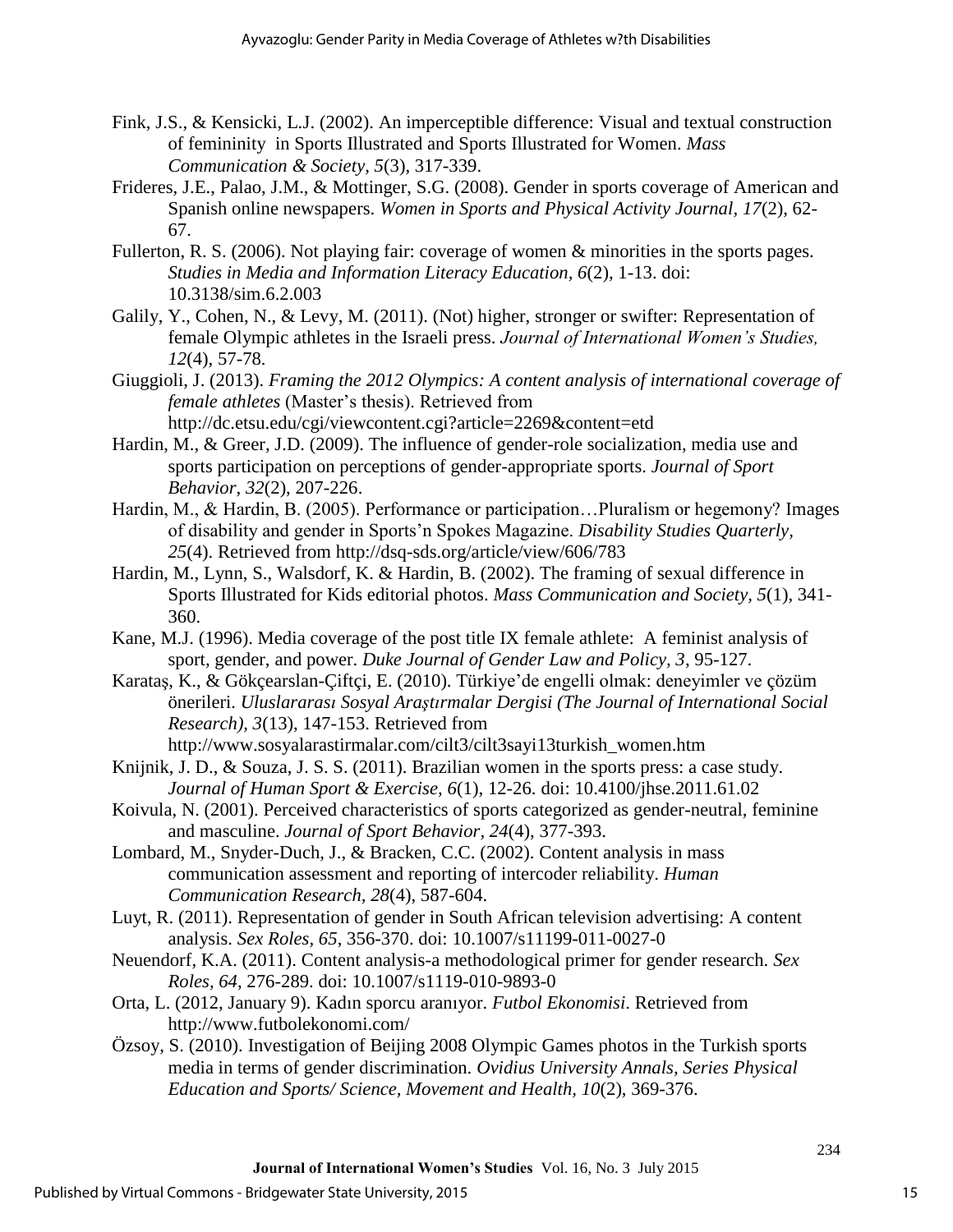- Schantz, O.J., & Gilbert, K. (2001). An ideal misconstrued: Newspaper coverage of the Atlanta Paralympic Games in France and Germany. *Sociology of Sport Journal, 18*(1), 69-94.
- Schell, L.A., & Rodriguez, S. (2001). Subverting bodies/ ambivalent representations: Media analysis of Paralympian, Hope Lewellen. *Sociology of Sport Journal, 18*(1), 127-135.
- Schell, L.A., & Rodriguez, S. (2000). Our sporting sisters: How male hegemony stratifies women in sport. *Women in Sport and Physical Activity Journal, 9*(1), 15.
- Scheufele, D.A., & Tewksbury, D. (2007). Framing, agenda setting, and priming: The evolution of three media effects models. *Journal of Communication, 57,* 9-20.
- Sportscotland (2005). *Making women and girls more active: A good practice guide.* Retrieved from

http://www.sportscotland.org.uk/ChannelNavigation/Resources/TopicNavigation/Publica tions/Making+women+and+girls+more+active.htm

- Taboas-Pais, M.I., & Rey-Cao, A. (2012). Gender differences in physical education textbooks in Spain: A content analysis of photographs. *Sex Roles, 67*, 389-402. doi: 10.1007/s11199- 012-0174-y
- T.C. Aile ve Sosyal Politikalar Bakanlığı, Kadının Statüsü Genel Müdürlüğü, (2014). *Development and Disability in Turkey: A report of the last decade (2002-2013)*. Ankara:Author.Retrieved from
	- http://www.eyh.gov.tr/upload/Node/8110/files/BM\_kitapcigi\_Ingilizce\_Tumu\_23.05.201 4.pdf
- T.C. Aile ve Sosyal Politikalar Bakanlığı, Kadının Statüsü Genel Müdürlüğü, (2012). *Türkiye'de kadının durumu*. Ankara: Author. Retrieved from http://www.kadininstatusu.gov.tr/upload/kadininstatusu.gov.tr/mce/2012/trde\_kadinin\_du rumu\_2012\_ekim.pdf?p=1
- T.C. Aile ve Sosyal Politikalar Bakanlığı, Özürlü ve Yaşlı Hizmetleri Genel Müdürlüğü, (2011). *Özürlülerin yazılı basında yer almasına ilişkin araştırma ve analiz raporu*.
- Ankara: Author. Retrieved from http://www.ozida.gov.tr/default20.aspx?menu=arastirma&sayfa=ozurluhaberleri
- T.C. Gençlik ve Spor Bakanlığı, Spor Genel Müdürlüğü, (2013). *Türkiye geneli illere göre sporcu sayıları*. Ankara: Author. Retrieved from https://www.sgm.gov.tr/sayfalar/rapor.aspx?RaporID=1
- Thomas, N., & Smith, A. (2003). Preoccupied with able-bodiedness? An analysis of the British media coverage of the 2000 Paralympic Games. *Adapted Physical Activity Quarterly, 20*(2), 166-181.
- Tufan, I. (2008). Prejudices against, and social responsibilities towards, the disabled. *Social Behavior and Personality, 36*(1), 67-76.
- Turkish Statistical Institute (2010). *Survey on Problems and Expectations of Disabled People* (Publication No: 3636). Retrieved from
	- http://www.turkstat.gov.tr/Kitap.do?metod=KitapDetay&KT\_ID=1&KITAP\_ID=244
- Uçar-Ilbuğa, E., & Sepetçi, T. (2010). Representations of foreign women in the Turkish media: A study on regional supplements of national newspapers and local newspapers in Antalya. *Iletisim, Galatasaray Iletisim Fakultesi Yayını, 13*, 29-55.
- Uğur-Tanrıöver, H., Vitrinel, E., & Sözeri, C. (2009). Gözlemlerden eylemlere: Türkiye'de cinsiyetçi olmayan bir medyaya doğru. *Ileti-ş-im*, (10), 33-51.
- Uray, N., & Burnaz, S. (2003). An analysis of the portrayal of gender roles in Turkish television advertisements. *Sex Roles, 48*(1/2), 77-87.